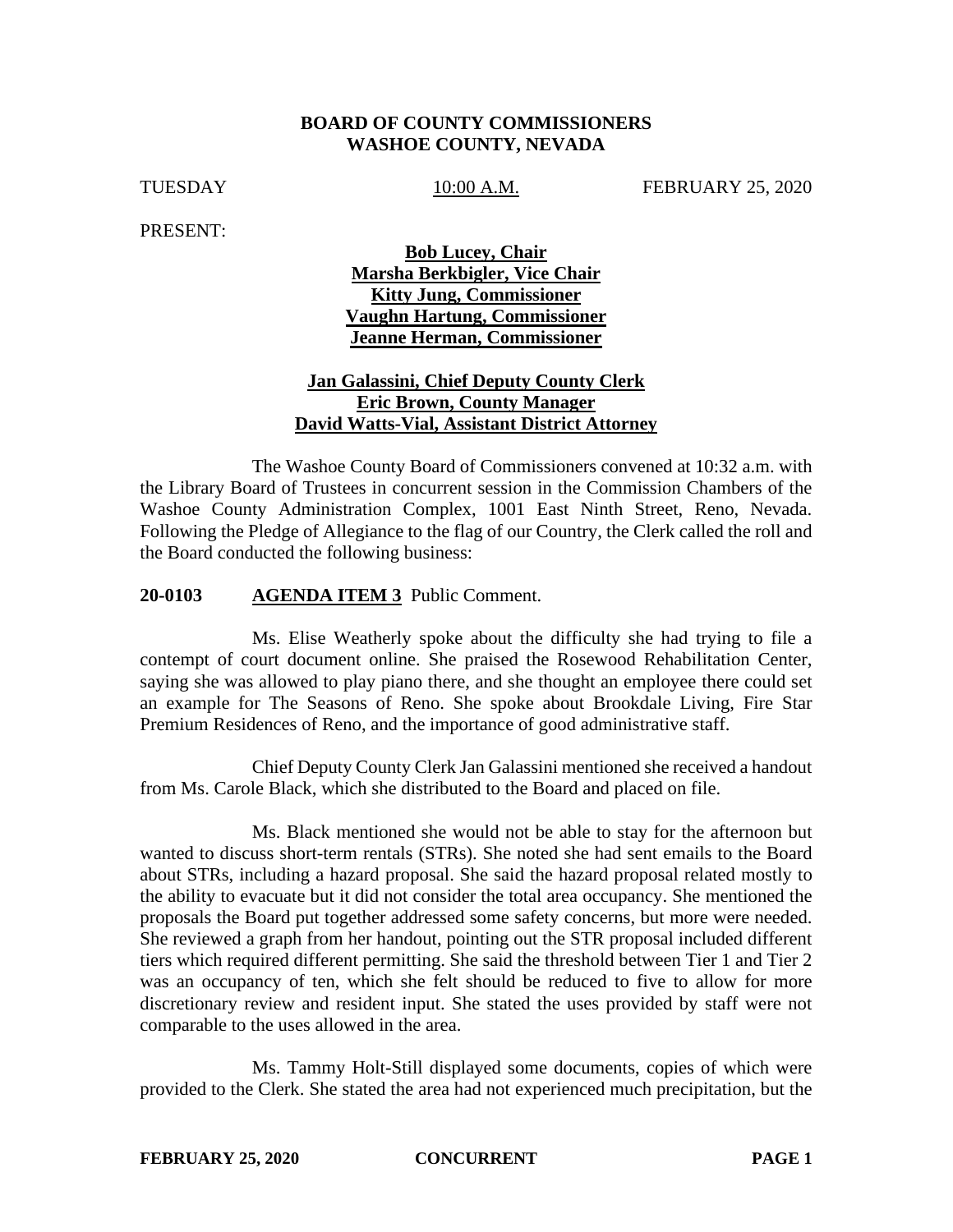lake would flood again. She highlighted a Washoe County remark that flooding had been caused by unprecedented rain and snow, but she pointed out the area previously experienced even higher amounts. She expressed concern that Class C effluent was being mixed with Class A effluent and placed in a 100-year flood plain. She expressed frustration about the lack of information provided by County staff regarding the lands bill.

Mr. Sam Dehne displayed a business card, a copy of which was placed on file with the Clerk. He spoke about the planes pictured on the card, Burning Man, the Tesla Gigafactory, President and CEO of the Economic Development Authority of Western Nevada Mike Kazmierski, and the *Reno Gazette-Journal*.

Ms. Alexandra Profant displayed a number of documents, copies of which were provided to the Clerk. She thanked County Manager Eric Brown for expediently providing a copy of the Washoe County Code for the Incline Village Library. She mentioned she was a District 1 Planning Commissioner applicant and she felt she was the best choice for the job due to her education in preservation planning. She indicated National Park Service Department of the Interior preservation planning standards designated four levels of planning, each of which had public and private funding mechanisms. The National Trust for Historic Preservation was the only federal entity that gave local voices more consideration than federal ones and allowed for private and public funding. The other levels, she explained, were state, regional, and local. She contended plans could get confused or duplicated if certified local governments did not get in front of preservation planning efforts, which could cost money. She emphasized Nevada residents had the right to protect and possess their property, and this could be done in conjunction with a State preservation tax credit.

Mr. Wiselet Rouzard, Community Engagement Director for Americans for Prosperity, pointed out STRs were becoming more prominent in the state and across the country. He said people of his generation utilized STRs to capitalize on the affordability of visiting Las Vegas and Reno. He described the STR proposal as strong and he supported it. He indicated two-thirds of the people who owned STRs used them to help pay off their mortgages, debts, and other monthly expenses. He said he wanted to ensure there were no government policies that created barriers to providing quality service to the market space. Citing a prior public commenter, he pointed out families often utilized STRs to stay away from traffic and certain atmospheres and urged the Board to keep the occupancy threshold at ten so as not to criminalize large families. He lauded the provision requiring noise devices for habitual offenders.

Mr. Kelvin Bell displayed business cards which were given to the Clerk for the record. He mentioned he was part of an international network involved with STRs which focused on providing sufficient housing for people visiting certain locations. STRs provided the opportunity for people visit places they had not visited before. He mentioned some areas like Las Vegas had imposed such strict regulations that they were forbidden to operate. He applauded the Board for setting rules and guidelines but urged that they be fair. He wanted barriers for people to participate to be low but expectations for people to abide by the guidelines high. He thought it was an interesting opportunity for people to earn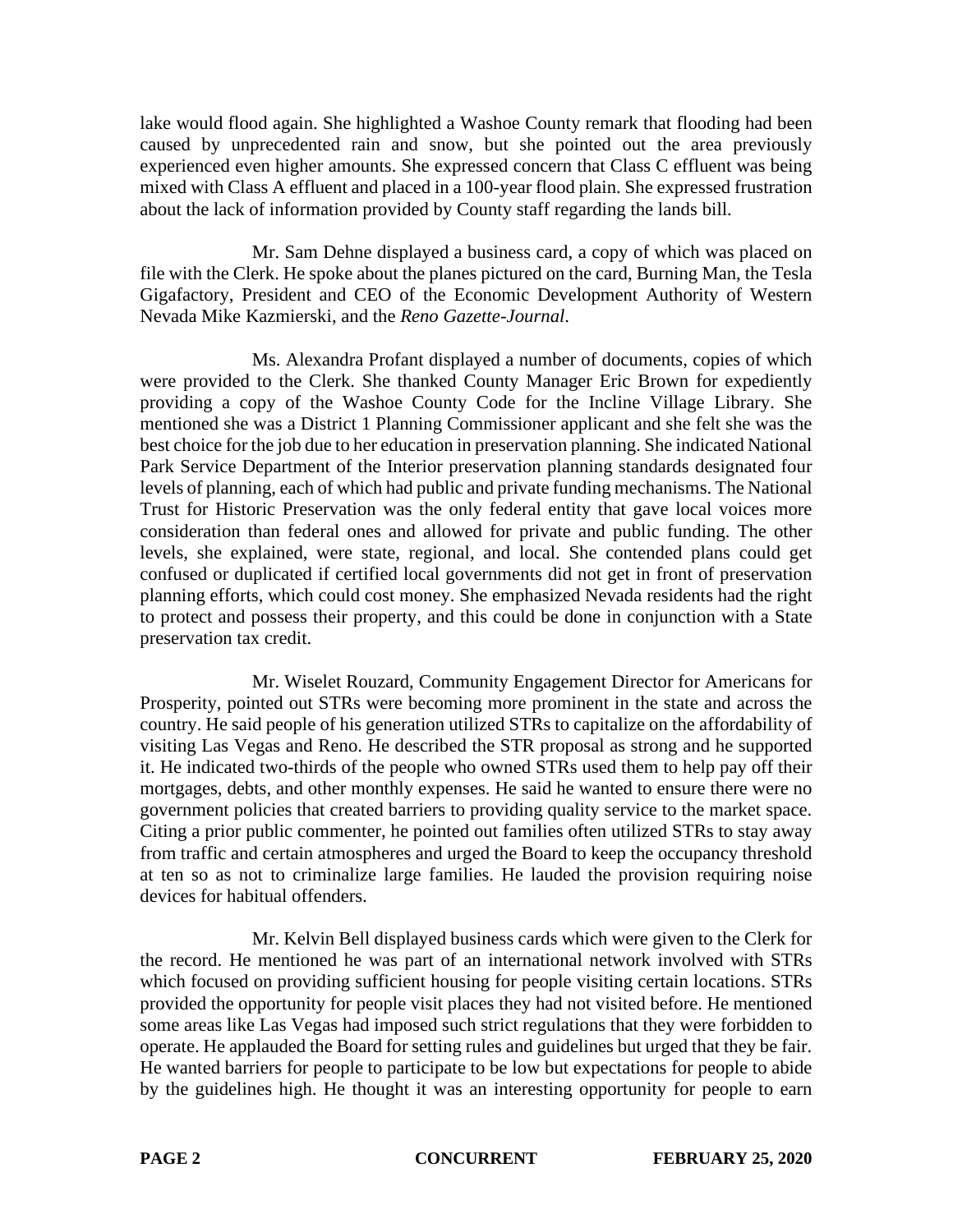additional income, preserve their heritage, and interact with people coming to the community. He noted his network provided quality housing, safety measures, property value increases, and protection for the community without creating a nuisance.

## **The following items (Agenda Items 4 through 6) were heard by the Washoe County Board of Commissioners and the Washoe County Library Board of Trustees.**

### **20-0104 AGENDA ITEM 4** Washoe County Library Annual Report Presentation for Fiscal Year 2018-2019

Library Director Jeff Scott conducted a Powerpoint presentation and reviewed slides with the following titles: Strategic Plan FY 2018-20; Community Hub (2 slides); Grow Young Readers (2 slides); Express Creativity; Know Your Community; Financial Support; and Upcoming in 2020. He noted they were nearing the end of one strategic plan and were planning a new one. Every initiative was guided by the themes of the current strategic plan.

Mr. Scott pointed out the downtown library was constructed in 1966. He stated the children's section was originally on the garden level, but it was moved in the 1990s to create the Sierra View Library. One of his goals had been to bring the children's area back up to the main level, which was achieved in May 2019 with a \$900,000 donation from a trust fund. This was one of three renovations planned with those trust funds. He said the downtown library's change to remain open seven days a week made it more integrated with the community. The installation of outside decorations was made possible by a grant from the State Historic Preservation Office. He mentioned County libraries functioned as early voting locations for primary and general elections, and one was also a caucus location. Keycards allowed access to meeting rooms and enabled early voting staff to arrive early and stay late without increasing staff time.

Mr. Scott explained meeting room reservations could be made online at washoecountylibrary.us. He explained the Community Court unveiled by the library allowed people ticketed downtown to go to a safe place to pay their fines. He said Reno Municipal Court Judge Tammy Riggs made a presentation at the Library Board's January meeting about why that court worked so well. Previously, people who missed their court dates ended up going to jail, which resulted in fees much higher than the initial violations. The library also offered referrals to homelessness services. They hoped to receive a report from Judge Riggs and the University of Nevada, Reno about the help this Court provided.

Mr. Scott remarked the Kids Café program, where meals from the Food Bank would be provided to kids, used to be offered only during the summer; now meals were provided all year. This gave kids on reduced lunch programs access to lunch even when school was not in session. He promoted the spring Explorer Brochure, which was due to come out later in the week.

Mr. Scott reviewed the different phases of the VR Pilot Program, commenting the next phase would allow for a more immersive experience. One outreach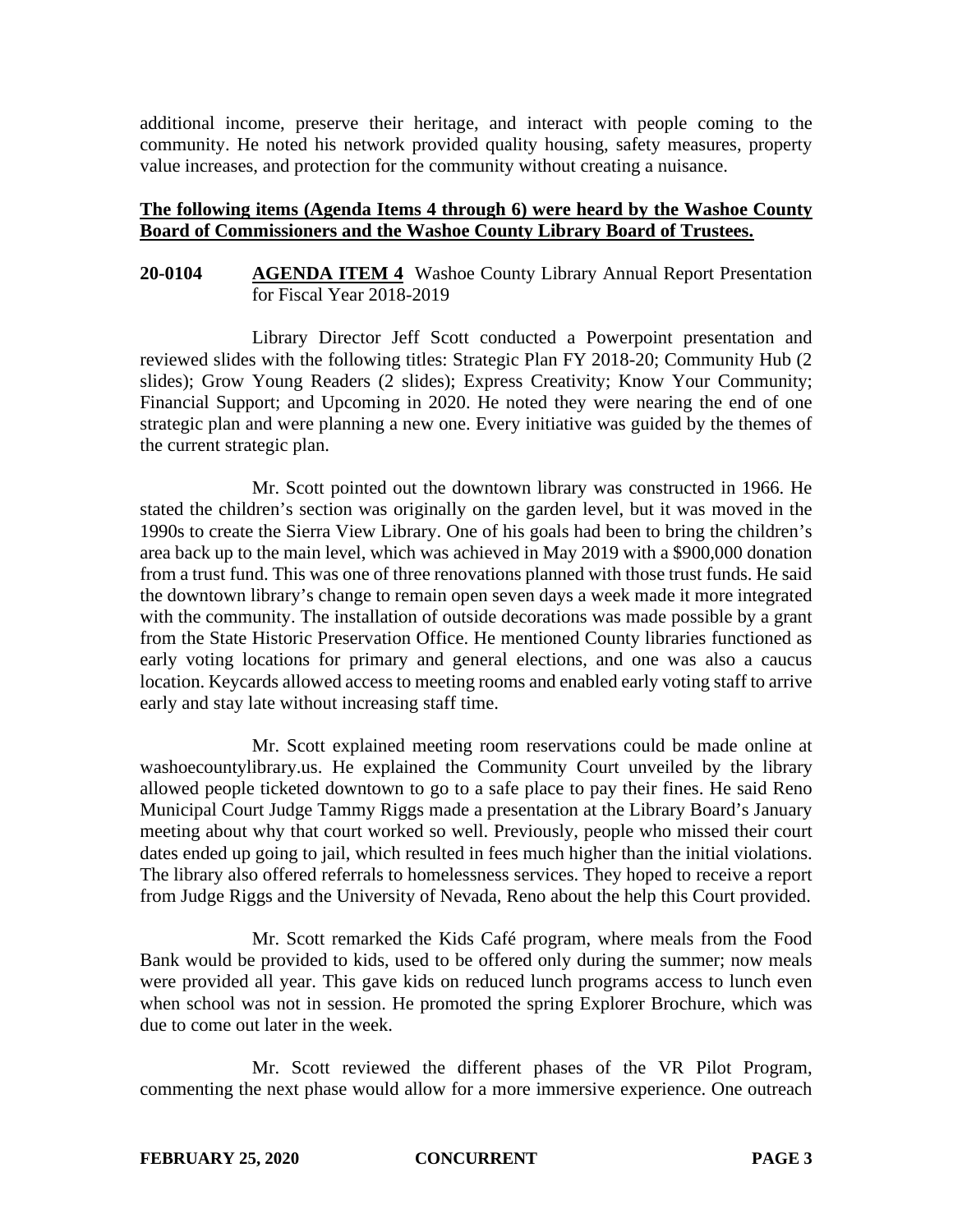effort they made with the Washoe County School District incorporated the science curriculum, and some libraries were working with hospitals and medical schools to allow for the virtual development of workplace skills. He said one program allowed people to design a graphic and have it printed and steamed onto a shirt or a bag.

Mr. Scott indicated the \$422,000 in State funding that resulted from the Nevada Library Association's (NLA's) advocacy would benefit every library in the state. As a result of this funding, Washoe County would receive \$21,000 every year to enhance its e-book collection and other services, as opposed to \$7,000 in the past. He noted over 100 librarians from across the state attended the NLA conference in Reno, bringing in \$40,000 to downtown amenities. He provided a breakdown of the sources for the Library's budget, noting the 2 percent from public fundraising came primarily from the Friends of Washoe County Library.

Mr. Scott stated radio frequency identification and automated materials handling systems had been installed over the prior few years in various libraries, which would automate many library services. This would allow staff to do more outreach and programs. He hoped to find more fundraising for the Sparks and Northwest Library renovations. Regarding the census, he relayed \$20,000 was received from the State for each person counted in the census. For the first time, the census could be done online and he thought libraries in rural areas could be valuable for people without internet access. He stated Washoe County libraries hosted early voting for the caucus and 12,000 people voted there, which represented 17 percent of the overall statewide early vote totals. He said staff had to manage long lines in the Downtown Library, and the Northwest library had over 400 people in line at one time. He praised staff for their assistance in providing a great experience.

Vice Chair Berkbigler thanked Mr. Scott for the report, saying the Board received many questions about the libraries, especially the Downtown Library.

**20-0105 AGENDA ITEM 5** Presentation of Friends of Washoe County Library Donation of [\$100,000] to be Approved by Washoe County Library Board of Trustees (All Commission Districts).

Chair of the Washoe County Library Board of Trustees Wayne Holland invited the Friends of Washoe County Library (Friends) to the podium to acknowledge their generosity and service to the library system.

Library Director Jeff Scott thanked the Friends, noting they had supported the library for over 40 years. He mentioned they held book sales five to six times a year with each raising between \$15,000 and \$20,000, all of which went back to the library. This funded reading programs, marketing brochures, and technology, and he remarked the library could not do what it did each summer without the Friends.

President of the Friends Daniel Erwine explained the Friends were made up of several smaller groups, including the Book Sale Steering Committee, the Board of the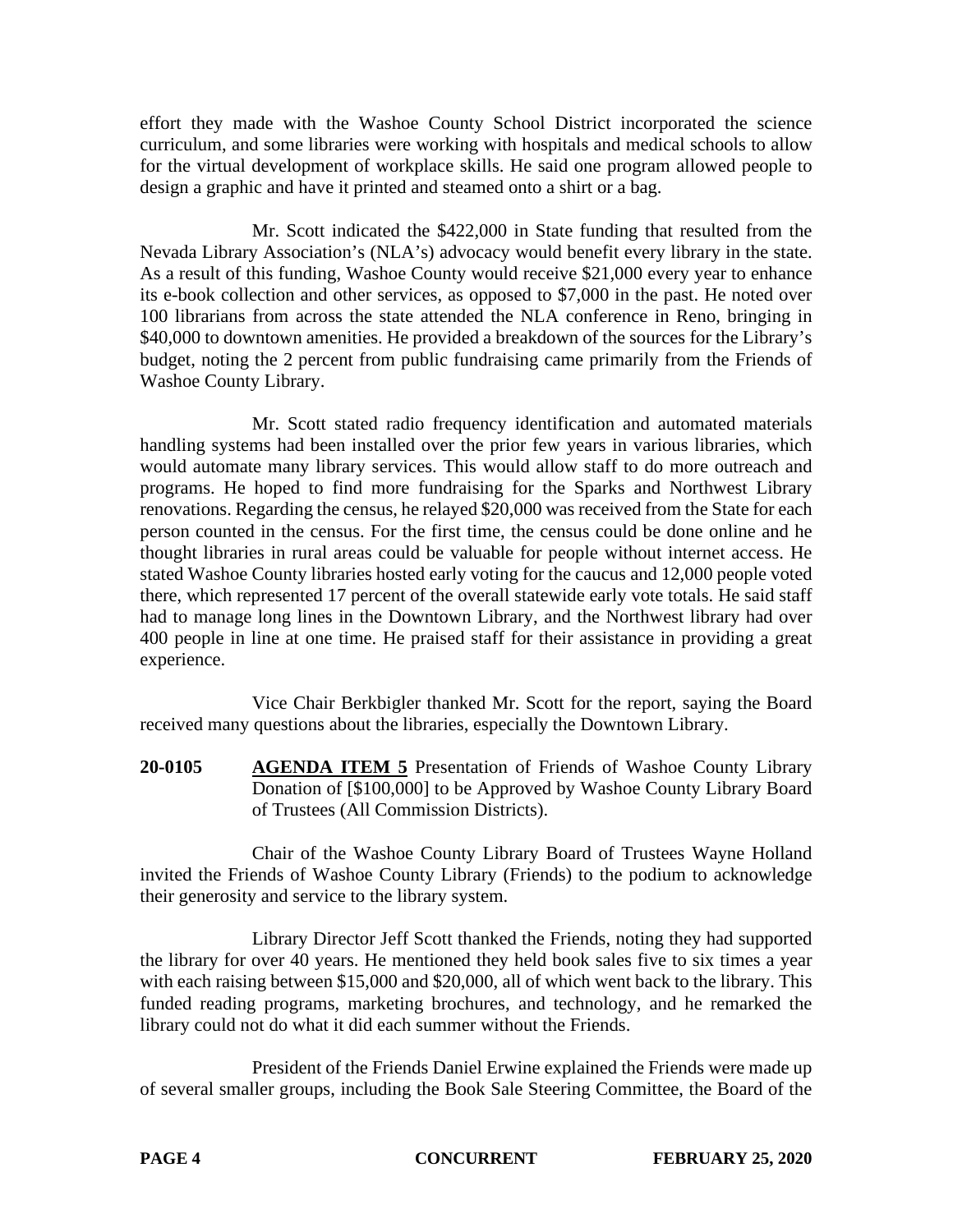Friends, and the Washoe County Library Board of Trustees. He thanked the County Commissioners who were supportive of all their efforts.

Trustee Jean Stoess opined the Friends were the most enthusiastic committee she had ever seen, and their meetings were exciting. She thanked the Friends for what they did for the Board of Trustees.

Commissioner Jung said she loved the Friends and the Washoe County Library system. She mentioned she made quarterly book donations to the Friends, enabling her to rent the books back so they did not accumulate in her home. She felt the library system and the Friends enhanced the quality of life. She mentioned all of the Friends were public servants, some even after retirement. She added she was a member of the Friends.

Chair Lucey agreed the Friends were the one group committed to the library system through their book sales and dedication to the community. He said they provided a level of democracy for those who did not have the opportunity through generous donations. Additionally, the Friends' donations allowed kids to participate in things they might not be able to experience in their homes. He thanked the Friends.

There was no response to the call for public comment.

**20-0106 AGENDA ITEM 6** Public Comment as to Washoe County Library Board

There was no response to the call for public comment.

\* \* \* \* \* \* \* \* \* \* \*

Commissioner Jung praised Trustee Jean Stoess for being the first female Washoe County Commissioner. Trustee Stoess stated the gender disparity was much different when she first joined the Board of County Commissioners and she was glad to see the different people on the current Board. She praised the technology in Chambers.

Chair Lucey thanked Trustee Stoess for her service as a Commissioner and a Trustee. Trustee Stoess commented her son had been a Sheriff's Deputy for 17 years, prompting Chair Lucey to remark on the dedication of the Stoess family.

**11:27 a.m. The Washoe County Library Board of Trustees adjourned and the Washoe County Board of Commissioners recessed.**

**11:29 a.m. The Washoe County Board of Commissioners reconvened.**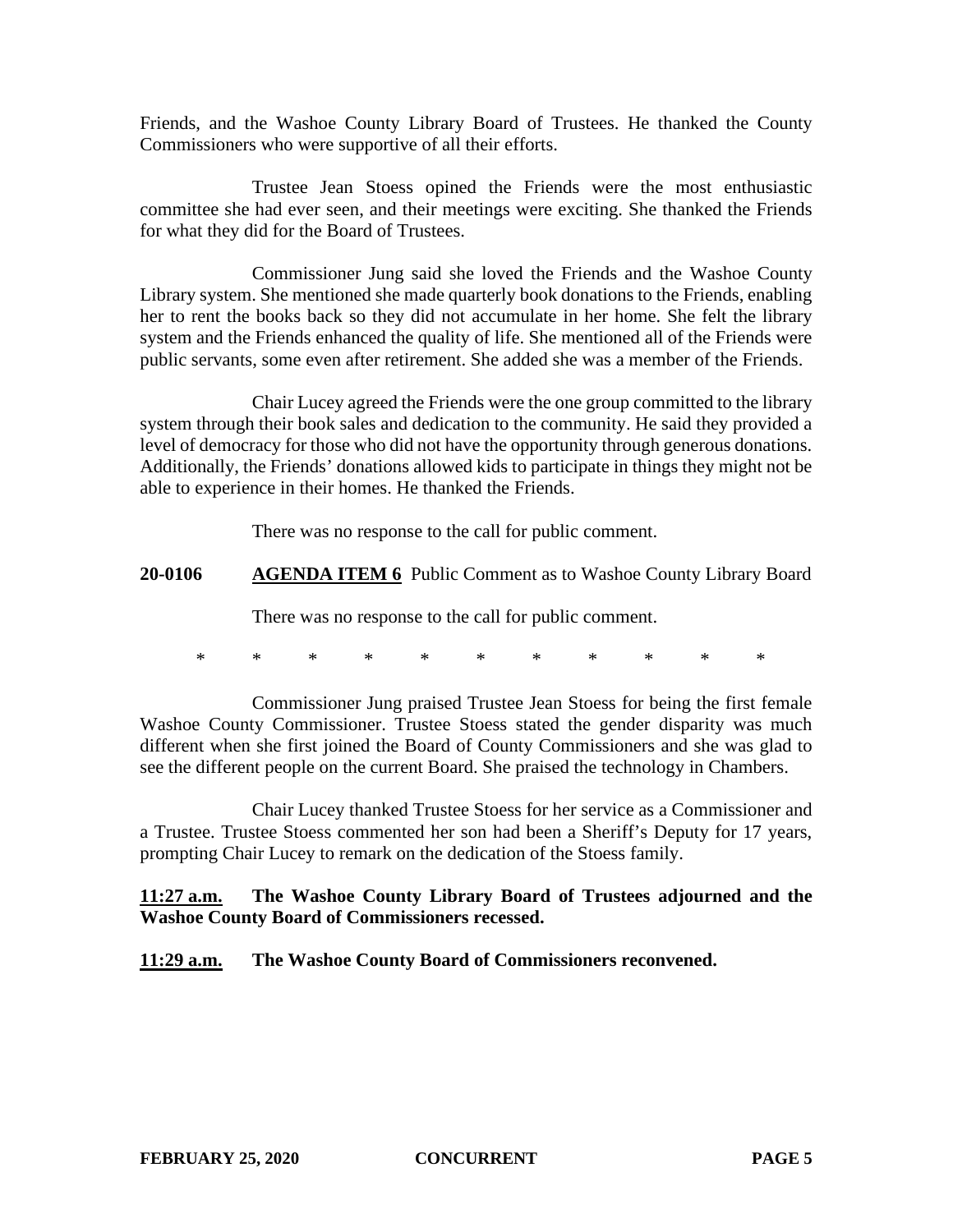#### **20-0107 AGENDA ITEM 7** Announcements/Reports.

County Manager Eric Brown announced the County took a major step forward in its collaboration with the Cities of Reno and Sparks by entering into an agreement with Built For Zero. The three entities would put together a team to send to a workshop in April. He mentioned the Family Court would provide an update to the Board at the March 10 meeting about plans for expansion. He noted two public meetings had been held about the lands bill where citizens provided input. Lastly, he anticipated an agenda item the following month about the structure of Citizen Advisory Boards (CABs).

Vice Chair Berkbigler mentioned she and Mr. Brown held a meeting with some individuals who were concerned about voter fraud in the prior election. She cited a national study which brought up three issues which should be considered in preparation for the next election. First, the study indicated there were districts in which more people voted than were registered; she said Commissioner Herman had evidence of people registering to vote using her home address. Second, she expressed concern about ballot solicitation, something she said happened at three different polling stations. She explained ballot solicitation involved either people handing in ballots they collected from citizens who could not get to the polls or people handing pre-marked ballots to voters who had been transported to the polls by bus. The final issue was voting by non-citizens. She felt it was important to do the right thing for the citizens. She commented she received a request from gaming properties who were interested in having polls in their non-gaming areas. This would give employees and hotel guests the opportunity to vote. She asked Mr. Brown to look into that prospect.

Commissioner Herman noted a Sun Valley CAB Board Member proposed the idea of using funds from Sun Valley's two marijuana facilities to help the Sheriff's Office clean up Sun Valley. She pointed out Washoe County was recorded as being a sanctuary county, but funding could stop if that was not changed. She said the Sheriff was researching the issue so federal funding would not stop. Finally, at the request of a citizen she stated that a county was bound to protect all citizens.

Commissioner Jung announced a special meeting of the Regional Animal Services Advisory Board on February 27 addressing the corporatization of animal abuse. She said she planned to attend a Shared Federal Framework (SFF) joint meeting in April with a number of other government agencies and organizations, and she requested feedback from the Board about regional issues that needed attention. She said she was unsure what worked last time the SFF met, but pointed out nothing changed with regard to the interstate passing through Reno. She wanted direction from the Board's advisors about what she could expect, what they should advocate for, and whether it would be worth the trip. She promoted upcoming Open Space and Regional Parks Commission and Senior Services Advisory Board meetings.

Chair Lucey acknowledged Washoe County Emergency Manager Aaron Kenneston for organizing a trip to participate in a regional integrated emergency management course. Elected officials, staff, and emergency responders would take part in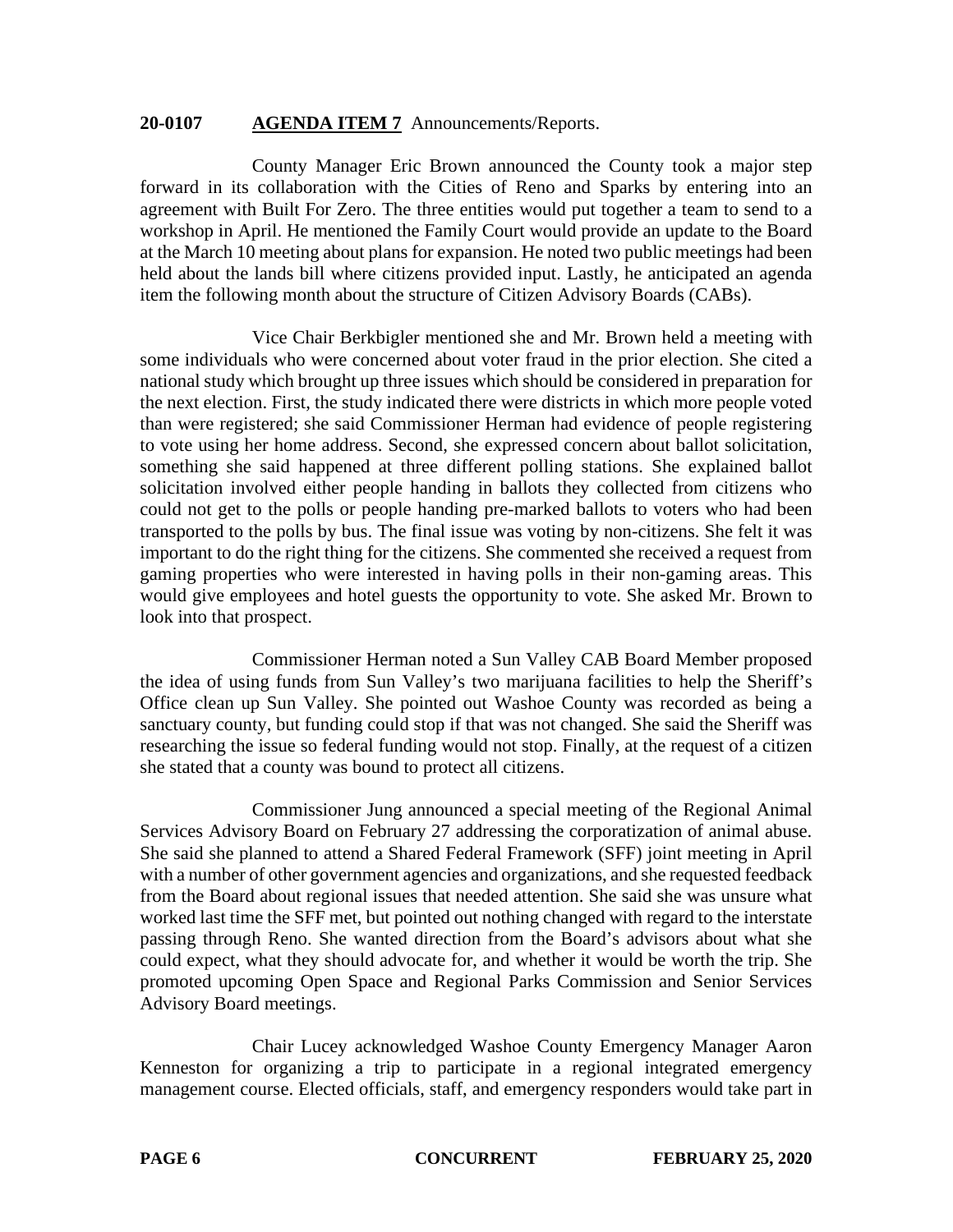the course through the Federal Emergency Management Agency. He indicated only a couple counties were allowed to participate each year since it was only offered twice annually. He praised Mr. Kenneston's leadership and ability to organize the training, which showed commitment to the region. He felt it would be helpful for staff and policymakers to understand their roles in a tragedy.

Chair Lucey stated the Regional Transportation Commission selected Reno Assistant City Manager Bill Thomas as its new director. He expected Mr. Thomas to attend the next RTC meeting. He announced he, Mr. Brown, Commissioners Herman and Hartung, and County Recorder Kalie Work would attend the National Association of Counties legislative conference to meet with the delegation about county and legislative issues.

Commissioner Hartung commented there was a touching service for Reno Mayor Bob Cashell, which he said was well-attended. He requested information from Sheriff Darin Balaam about the cause of an accident that took place at the intersection of Pyramid Highway and David James Boulevard. Referencing an earlier discussion about a regional response to post-traumatic stress disorder, he asked for input about how the Board could lead the process by organizing a team to assist first responders regardless of their agency or their field of work.

Vice Chair Berkbigler stated the Washoe County Health District put together a program to address the coronavirus should it arrive in Washoe County. She suggested any citizens with concerns or questions should contact the Health District.

Chair Lucey thanked Sheriff Balaam and Undersheriff Wayne Yarbrough for their commitment to Mayor Cashell's funeral service. He noted the area was currently entertaining sheriffs from 17 western states who were in the area to discuss public safety concerns.

# **CONSENT AGENDA ITEMS** – **8A THROUGH 8F**

- **20-0108 8A** Approval of minutes for the Board of County Commissioners' regular meetings of January 14, 2020 and January 21, 2020. Clerk. (All Commission Districts.)
- **20-0109 8B** Recommendation to 1) approve roll change requests, pursuant to NRS 361.765 and/or NRS 361.768, for errors discovered on the 2017/2018, 2018/2019 and 2019/2020 secured and unsecured tax rolls 2) authorize Chair to execute the changes described in Exhibits A and B and 3) direct the Washoe County Treasurer to correct the error(s). [cumulative amount of decrease to all taxing entities \$21,221.33]. Assessor. (All Commission Districts.)
- **20-0110 8C1** Recommendation to approve a Lease Agreement between Song Properties, LLC, and Washoe County for a 60 month term commencing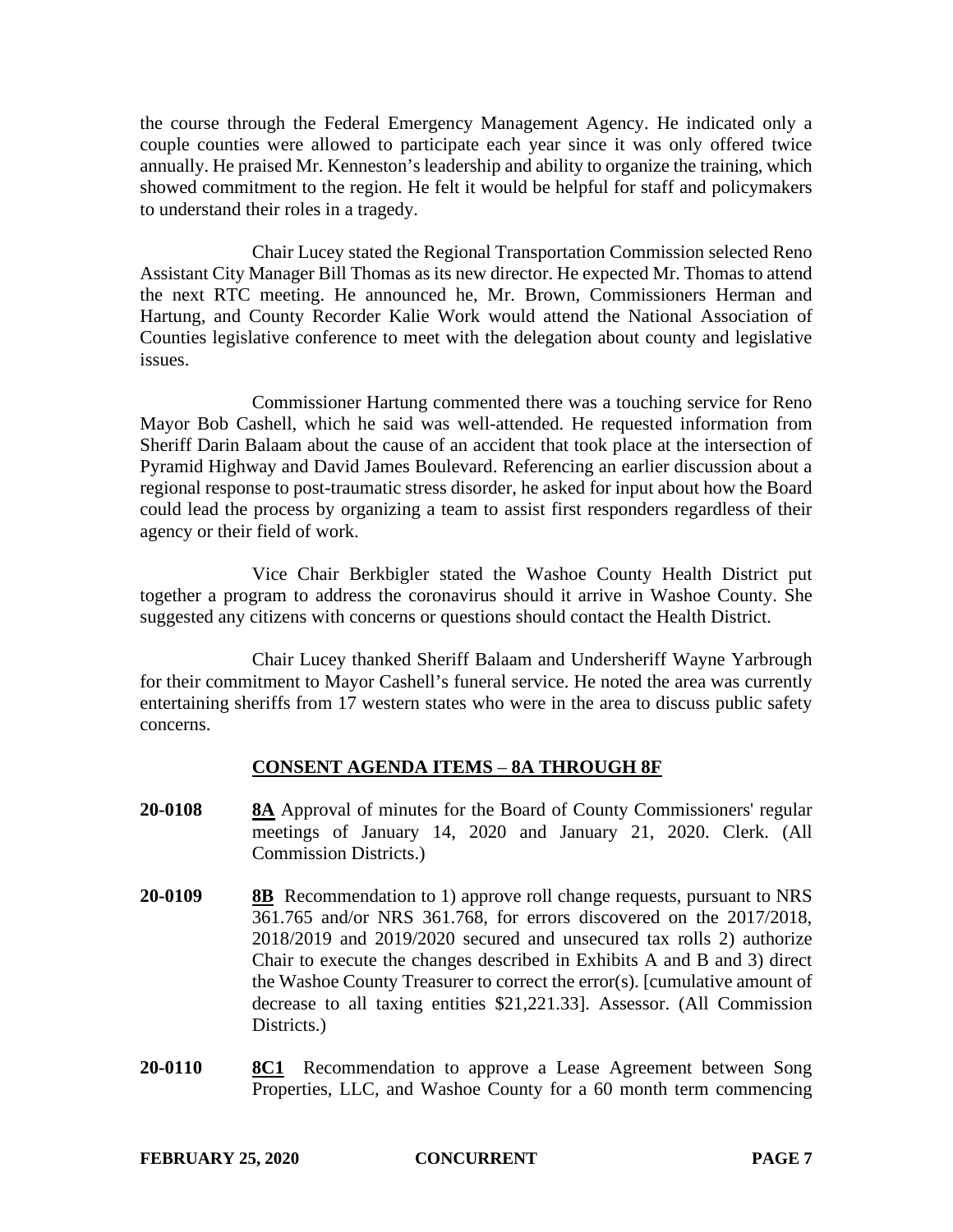March 1, 2020 through February 28, 2025 [\$101,604.00 annually with a 2.5% annual increase] with the option of a 36 month renewal for the occupancy of Sober 24 located at 1530 East 6th Street, Reno, Nevada. Community Services. (Commission District 3.)

- **20-0111 8C2** Recommendation to approve an increase to Purchase Order No. 5500023497 established for Professional Services between Washoe County and Wood Rodgers, Inc. for quality control inspection performed for the County's Pavement Preservation Program [increase amount by \$32,584.25 for a total amount of \$120,684.25]. Community Services. (All Commission Districts.)
- **20-0112 8C3** Recommendation to approve an Agreement between Washoe County and Reno Tennis Club, retroactive to January 28, 2020, for maintenance and use of Washoe Tennis Center for a three year term with the option for two one-year renewals [minimum contribution of \$3,000 annually, in lieu of rent, toward maintenance, repair and improvement costs at Washoe Tennis Center]; and authorize the Director of Community Services to execute subsequent renewals. Community Services. (Commission District 1.)
- **20-0113 8C4** Recommendation to approve a Water Rights Deed to re-convey 4.13 acre-feet of water rights from Washoe County to Linda Nelson Davis and Robert L. Webster Trustees of the Jennifer Joanna Davis 2001 Revocable Trust dated July 20, 2001. Community Services. (Commission District 2.)
- **20-0114 8D1** Recommendation for waiver of six month cooling off period for independent contractor Krista Meier, retroactively beginning July 2019, appointed counsel administrator [annual cost \$52,000] Manager's Office. (All Commission Districts.)
- **20-0115 8D2** Recommendation to award Request for Proposal (RFP) No. 3119-20 for the Statewide COOP Plans Writer and Trainer to the most responsive and responsible bidder, Ankura Consulting Group, LLC. in the amount of [\$107,000] and if approved, authorize the Purchasing and Contracts Manager to execute the contract. Manager's Office. (All Commission Districts.
- **20-0116 8D3** Recommendation to accept a 2020 Nevada State Emergency Response Commission (SERC), United We Stand (UWS) grant for [\$30,000.00, no County match required]. Grant Term is retroactive to December 31, 2019 through June 30, 2020. If approved, authorize the Chairperson to execute grant documents and authorize the County Manager or his designee, to sign the Sub-Grant Agreement between Washoe County and the City of Reno in the amount of[ \$19,075.15,] and the Regional Emergency Medical Services Authority (REMSA) in the amount of[ \$10,924.85:] approve Resolution necessary for same; and direct the Comptroller's Office to make the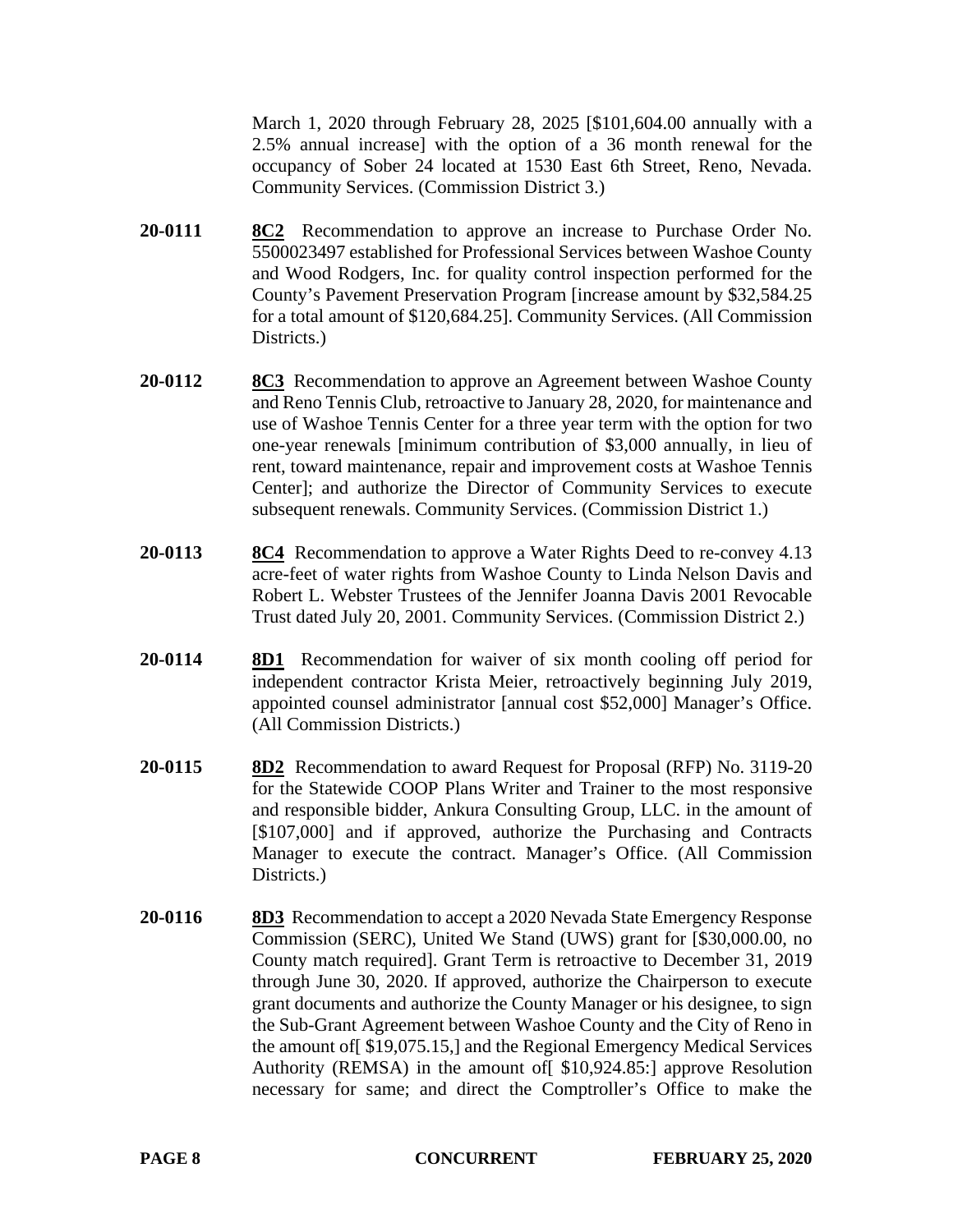appropriate budget amendments. Manager's Office. (All Commission Districts.

- **20-0117 8D4** Recommendation that the Board of County Commissioners adopt the 2020 Washoe County Multi-Hazard Mitigation Plan, and if adopted authorize the County Commission Chairman to execute a Resolution to promulgate the plan. Manager's Office. (All Common Districts.)
- **20-0118 8E1** Recommendation to accept a private grant of [\$1,000.00] from Joan Bates Sims Charitable Fund at the Community Foundation of Western Nevada to be used for protective equipment for deputies, if approved, authorize Comptroller's Office to make appropriate budget amendments. Sheriff. (All Commission Districts.)
- **20-0119 8E2** Recommendation to accept an unsolicited grant of [\$15,000.00] from The E.L. Cord Foundation to be used for Washoe County Sheriff's Office most pressing needs, if approved, authorize Comptroller's Office to make appropriate budget amendments. Sheriff. (All Commission Districts.)
- **20-0120 8E3** Recommendation to 1) Award Request for Proposal (RFP) No. 3106- 20 for Portable x-ray and bomb detection equipment on behalf of the Washoe County Sheriff's Office, Special Operations Division to the lowest, responsive, and responsible bidder, [staff recommends Logos Imaging LLC 6835 Sherman Street Loveland, CO 80538 for a total cost not to exceed \$103,399.00]; 2) Award Request for Proposal (RFP) 3112-20 for Self-Contained Breathing Apparatus (SCBA) equipment and supplies on behalf of Washoe County Sheriff's Office, Special Operations Division to the lowest, responsive and responsible bidders, [staff recommends Adamson Police Products 10764 Noel Street, Los Alamitos, CA 90720, and MES (Municipal Emergency Services) Fire 4343 Viewridge Avenue, Suite A, San Diego, CA 92123 for a total cost not to exceed \$210,000.00] and 3) Authorize the Purchasing and Contracts Manager to execute agreements, at the discretion of the County. Sheriff. (All Commission Districts.)
- **20-0121 8E4** Recommendation to approve a grant award [\$18,649.00, no match required] in overtime reimbursement for a deputy assigned full time to the Federal Bureau of Investigation (FBI) Northern Nevada Child Exploitation Task Force (NNCETF). Washoe County will be reimbursed for overtime and benefit costs directly related to activities in conjunction with the FBI NNCETF. Funds are available for Federal FY 2020 for the retroactive period of October 1, 2019 - September 30, 2020. If approved, direct the Comptroller's Office to make the necessary budget amendments. Sheriff. (All Commission Districts.)
- **20-0122 8E5** Recommendation to approve Sheriff's Security Agreement between the Incline Community Business Association and the Washoe County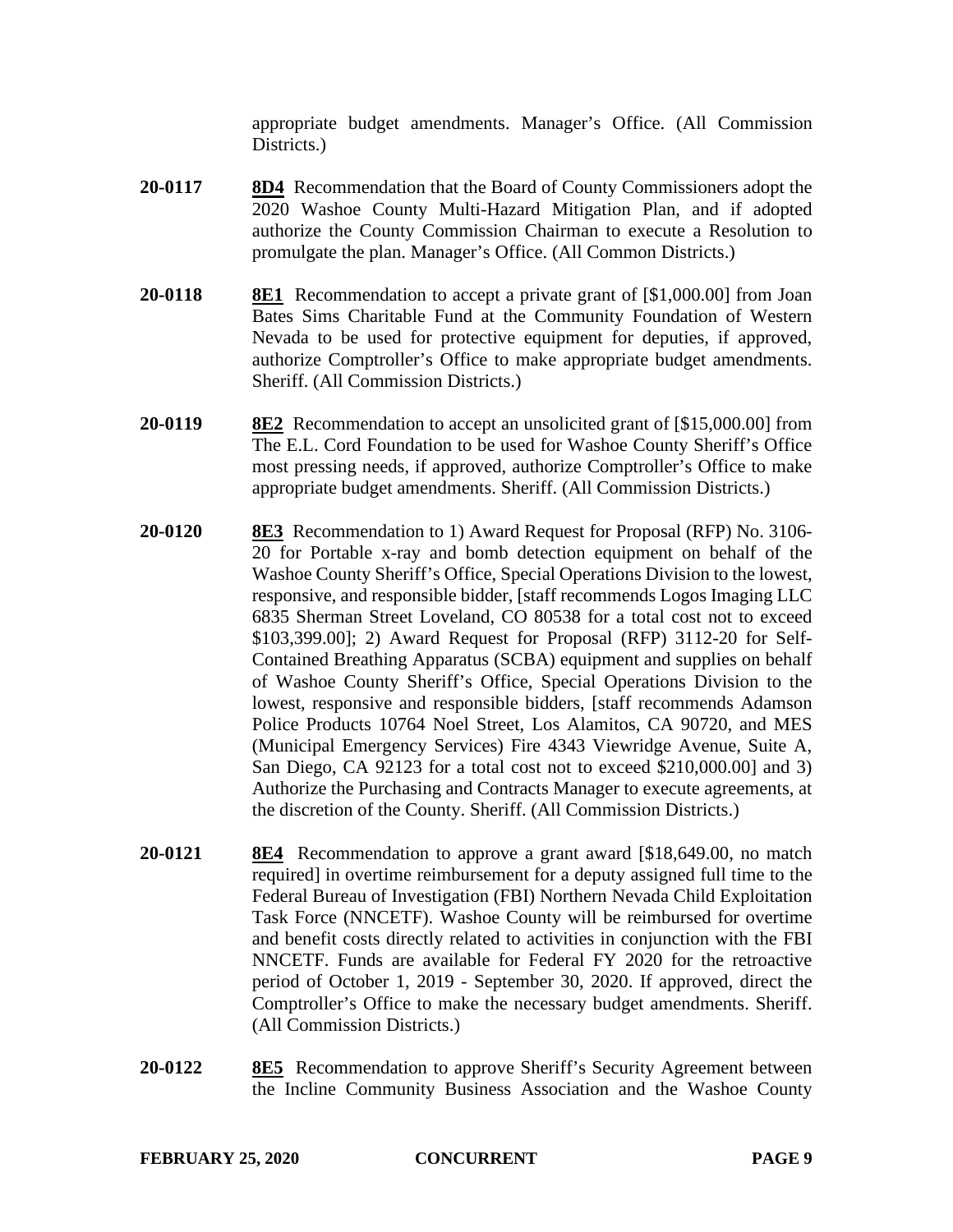Sheriff's Office to provide uniformed Deputy Sheriffs for security [costs to be reimbursed by the Incline Community Business Association] during requested Incline Community Business Association Events beginning July 4, 2020 through July 31, 2021 to be held at various locations in Incline Village, Washoe County. Sheriff. (Commission District 2.)

**20-0123 8F** Recommendation to approve the addition of six (6) Power911 Workstations to the Washoe County Great Migration agreement with West Safety Services; with four (4) of the workstations intended for the City of Sparks Public Safety Answering Point (PSAP) and two (2) intended for the Washoe County PSAP; for a cost not to exceed [\$138,480] annually; total expenditures to be funded within the adopted operating budget of the E911 Fund. Technology Services. (All Commission Districts.)

Commissioner Hartung acknowledged Agenda Item 8E3 because it was so important for the safety of the community and thanked the Board for supporting it.

Deputy Chief County Clerk Jan Galassini noted a correction was needed on the January 14 minutes where Agenda Item 12 was referenced as Agenda Item 10. The minutes would be amended to reflect the change.

There was no public comment on the consent agenda items listed above.

On motion by Vice Chair Berkbigler, seconded by Commissioner Hartung, which motion duly carried on a 5-0 vote, it was ordered that Consent Agenda Items 8A through 8F be approved. Any and all Resolutions or Interlocal Agreements pertinent to Consent Agenda Items 8A through 8F are attached hereto and made a part of the minutes thereof.

# **BLOCK VOTE – 10, 11, 13, 14**

**20-0124 AGENDA ITEM 10** Recommendation to accept and approve a Nonpoint Source Grant Program 319(h) subgrant agreement from the Nevada Division of Environmental Protection for the Lower Wood Creek Phase I Water Quality Improvement Project [in the amount of \$200,000] with match [in the amount of \$280,000] for the period the date the subgrant agreement is approved by the Nevada Division of Environmental Protection through March 31, 2022, and direct the Comptroller's Office to make the necessary budget amendments. Community Services. (Commission District 1.)

Vice Chair Berkbigler indicated this agenda item was for a project that addressed Lake Tahoe clarity.

There was no response to the call for public comment.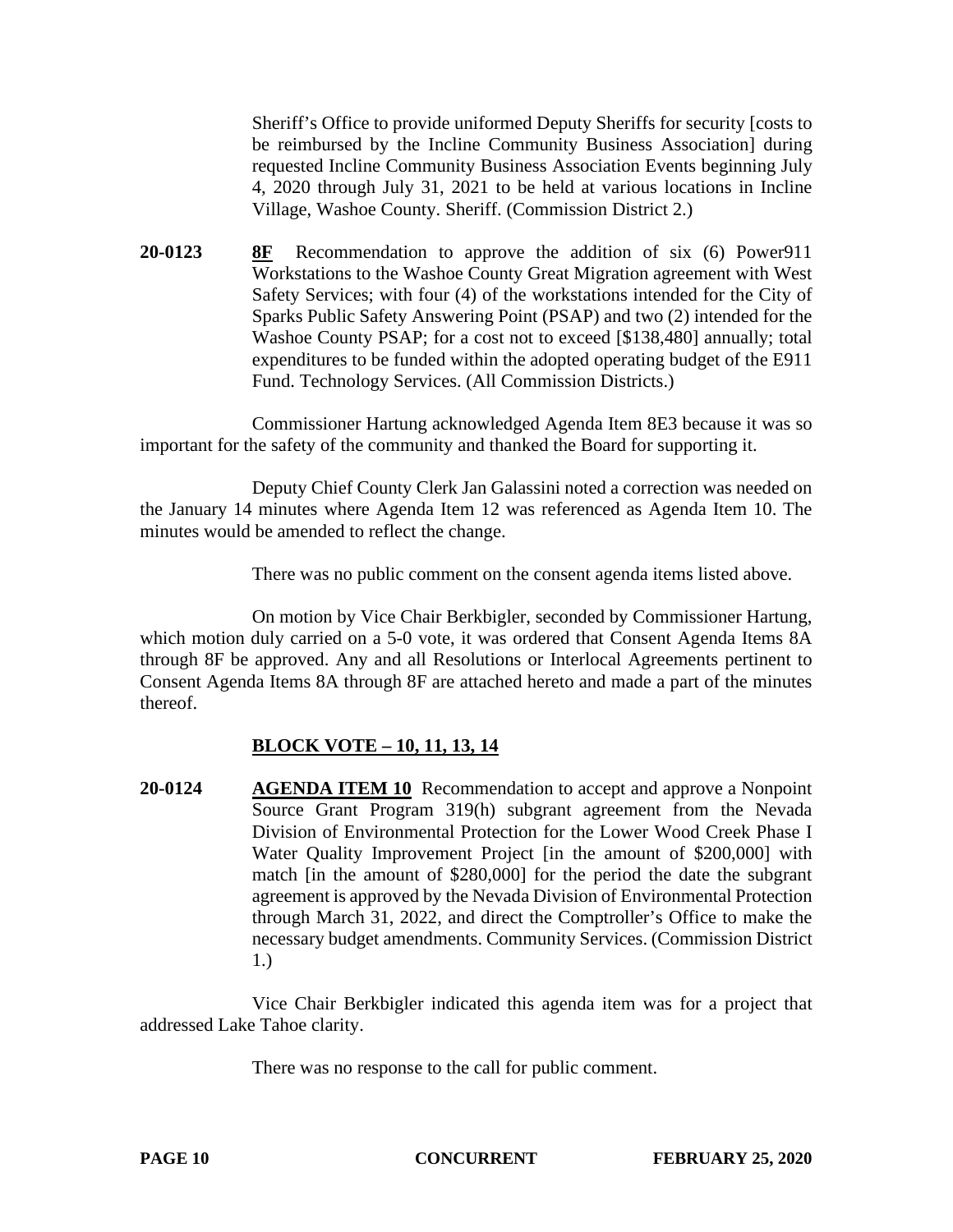On motion by Vice Chair Berkbigler, seconded by Commissioner Hartung, which motion duly carried on a 5-0 vote, it was ordered that Agenda Item 10 be accepted, approved, and directed.

**20-0125 AGENDA ITEM 11** Recommendation to approve the reclassifications of two (2) vacant, part-time Legal Secretary positions, pay grade I, to one (1) full-time Office Assistant II, pay grade E (Juvenile Services), two (2) vacant Senior Licensed Engineers, pay grade RS, to Licensed Engineers, pay grade QR (CSD), and the creation of six (6) full-time positions with the new job classification of Communications Call Taker, pay grade G, and one (1) fulltime position with the new job classification of Communications Center Manager, pay grade R (Sheriff's Office), as evaluated by the Job Evaluation Committee; and authorize Human Resources to make the necessary changes. [Net annual fiscal impact is estimated at \$594,043] Human Resources. (All Commission Districts.)

Vice Chair Berkbigler pointed out this item moved the topic of dispatch forward.

There was no response to the call for public comment.

On motion by Vice Chair Berkbigler, seconded by Commissioner Hartung, which motion duly carried on a 5-0 vote, it was ordered that Agenda Item 11 be approved and authorized.

**20-0126 AGENDA ITEM 13** Recommendation to approve the reimbursement of costs incurred by the City of Reno [\$1,255.95], the City of Sparks [\$254,876.00], Washoe County School District [\$54,984.00], and departments of Washoe County [\$71,154.22] for expenses related to and in support of the Enhanced 911 Emergency Response System and portable and vehicular event recording devices, and recommended by the 911 Emergency Response Advisory Committee, for a total amount not to exceed [\$382,270.17] as specified within the adopted Enhanced 911 Fund's FY20 operating budget. Technology Services. (All Commission Districts.)

There was no response to the call for public comment.

On motion by Vice Chair Berkbigler, seconded by Commissioner Hartung, which motion duly carried on a 5-0 vote, it was ordered that Agenda Item 13 be approved.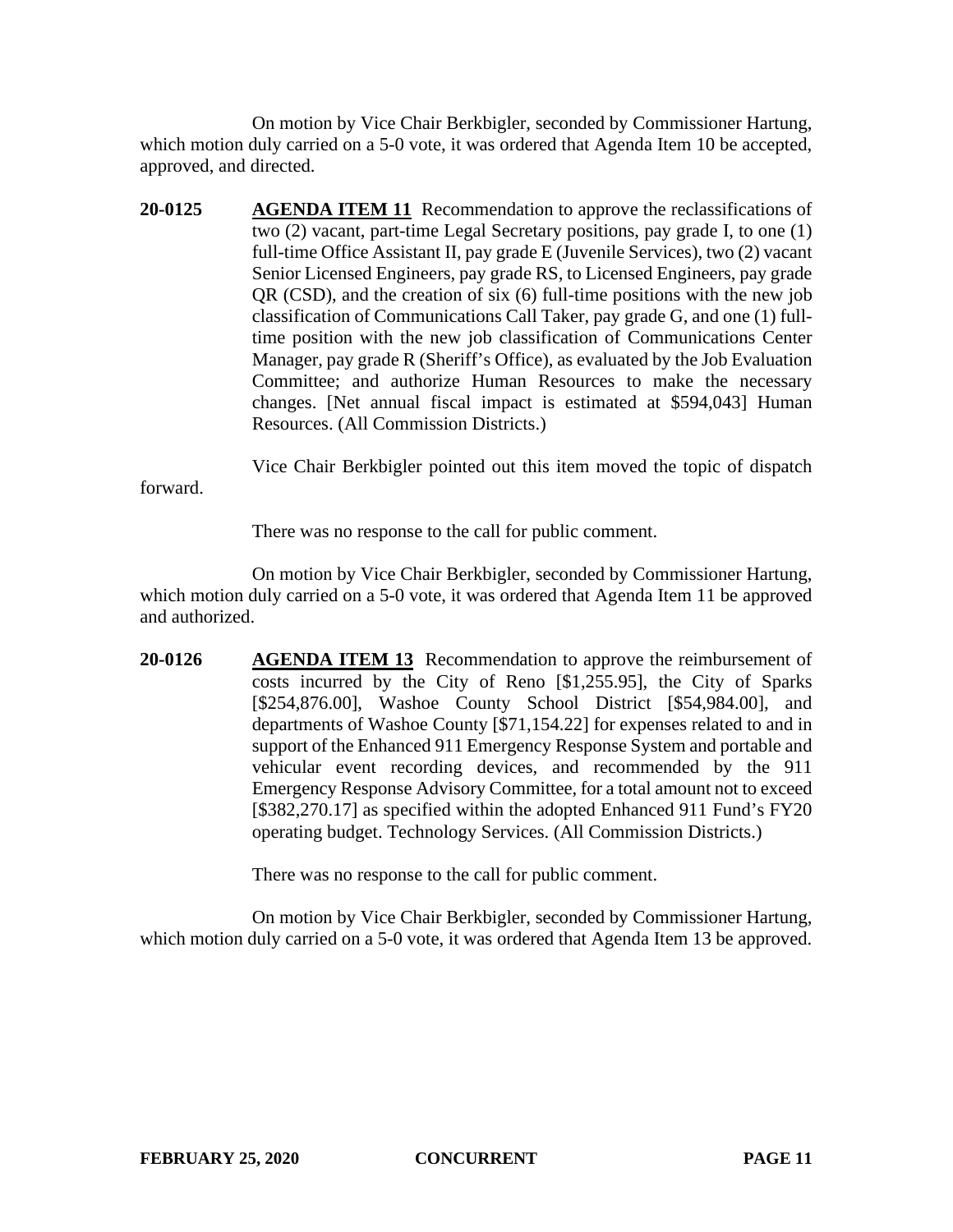**20-0127 AGENDA ITEM 14** Recommendation to approve the Intrado Change Order dated December 12, 2019, to Service Order for Power LVR services signed December 22, 2014, between Washoe County and Intrado Life & Safety, Inc., for the upgrade of the current Verint voice recording solution to Verint's v15.2 voice recording solution for the three Public Safety Answering Points ("PSAPs") (Reno, Sparks and Washoe County) not to exceed [\$633,600 to be paid as 60 monthly payments of \$10,560]; total expenditures to be funded within the adopted operating budget of the E911 Fund. Technology Services. (All Commission Districts.)

There was no response to the call for public comment.

On motion by Vice Chair Berkbigler, seconded by Commissioner Hartung, which motion duly carried on a 5-0 vote, it was ordered that Agenda Item 14 be approved.

**20-0128 AGENDA ITEM 9** Introduction and first reading of an ordinance amending the Washoe County Code at Chapter 110 (Development Code), Article 406, Building Placement Standards, to add a new section, Commercial and Industrial Building Placement Standards, which will allow for variance or modification of the building placement standards including setbacks, minimum lot size, or minimum lot width for commercial and industrial regulatory zone parcels in conjunction with the approval of a special use permit or tentative subdivision map applicable to the subject property and without the need to file a separate application for a variance or modification, provided that the standards to be varied or modified are included in the notice for the hearing on the special use permit or tentative map application; and other matters necessarily connected therewith and pertaining thereto. If supported, set the public hearing for second reading and possible adoption of the Ordinance for March 10, 2020. Community Services. (All Commission Districts.)

County Manager Eric Brown introduced the public hearing.

Chief Deputy County Clerk Jan Galassini announced this would be assigned Bill No. 1833.

There was no public comment on this item.

Bill No. 1833 was introduced by Commissioner Berkbigler, and legal notice for final action of adoption was directed.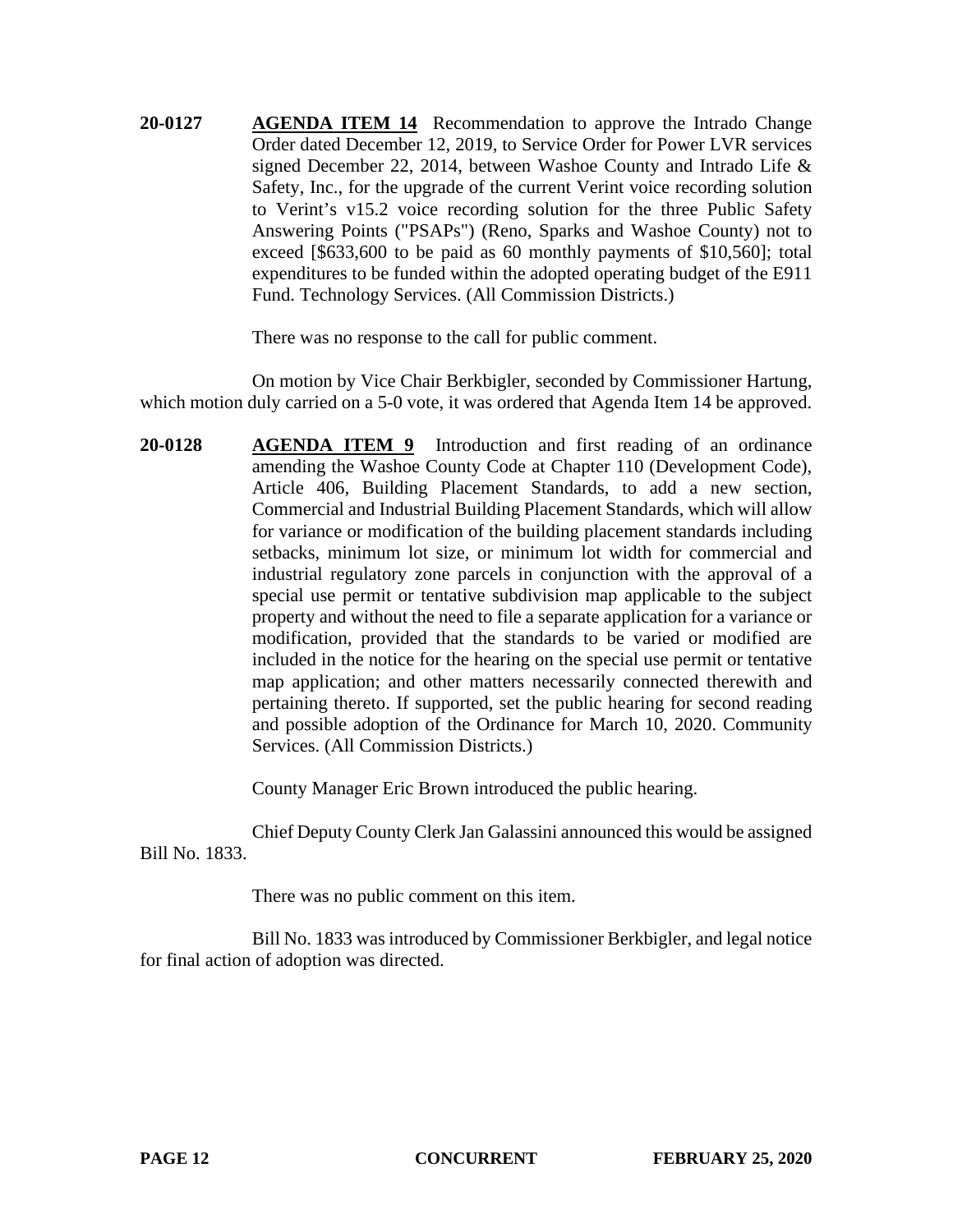## **20-0129 AGENDA ITEM 12** Recommendation to discuss and obtain direction regarding the development of a Washoe County Arts Commission. Manager's Office. (All Commission Districts).

Assistant County Manager Kate Thomas noted Washoe County had moved into the arts organization realm with the ArTrail, and she pointed out artist Erik Burke painted a new mural on a downtown County facility. She felt it was prudent that the Commissioners had suggested an arts commission. She said she sought input on four main areas so a Resolution could be brought forward to adopt the commission and move forward with appointments; the four areas were staff, commission size, budget, and objective. She remarked arts councils provided various services including sponsoring festivals, showcasing local artists, hosting exhibits, and facilitating professional development services to existing arts organizations. Additionally, they could award grants to local artists. She recommended utilizing existing Manager's Office staff to establish the arts commission, though they would work on securing dedicated staff resources as the program grew. She also mentioned the potential of combining it with special events programming.

Vice Chair Berkbigler commented she was excited about the project because she was unsure whether anyone knew how much of the County's inventory was considered art. She felt staffing through the Manager's Office was a good start because the County did not have the budget for something bigger. She advocated for a commission size of five, with one member appointed by each Commissioner. She noted she donated \$8,800 from her discretionary fund to begin the program. She thought the first objective would be for the new appointed commissioners to review and compile a list of the art the County possessed. She said art was a major part of the community that visitors wanted to see.

Commissioner Jung mentioned Page 2 of her staff report was cut off. Ms. Thomas explained it spoke about some relevant staff members, but she would get Commissioner Jung a staff report that was not cut off.

Commissioner Jung asked about the general fund allocation referenced in the staff report. Ms. Thomas answered the City of Reno used the room tax towards various pieces of the program and the general fund allocation supported staff. She said she would get back to the Commissioner with numbers. In response to Commissioner Jung's query about the public art dedication, Ms. Thomas responded the \$200,000 from room tax was for the public art dedication. She remarked the City of Reno's budget was convoluted because it dealt with staff, grants, physical space, support for the commission, and special events. She said she would provide a memo breaking down their entire budget.

Commissioner Jung asked whether the City of Sparks also had a \$200,000 arts budget. Ms. Thomas replied the City of Sparks facilitated their investments in the arts with a room tax allocation. \$20,000 annually came from usage fees and a one-time \$150,000 allocation came from the Sparks Tourism Facility & Revitalization Steering Committee; that committee received money from room tax. When asked by Commissioner Jung whether the City of Reno had a similar committee, Ms. Thomas stated they did not but they received room tax. She further said Washoe County was projected to receive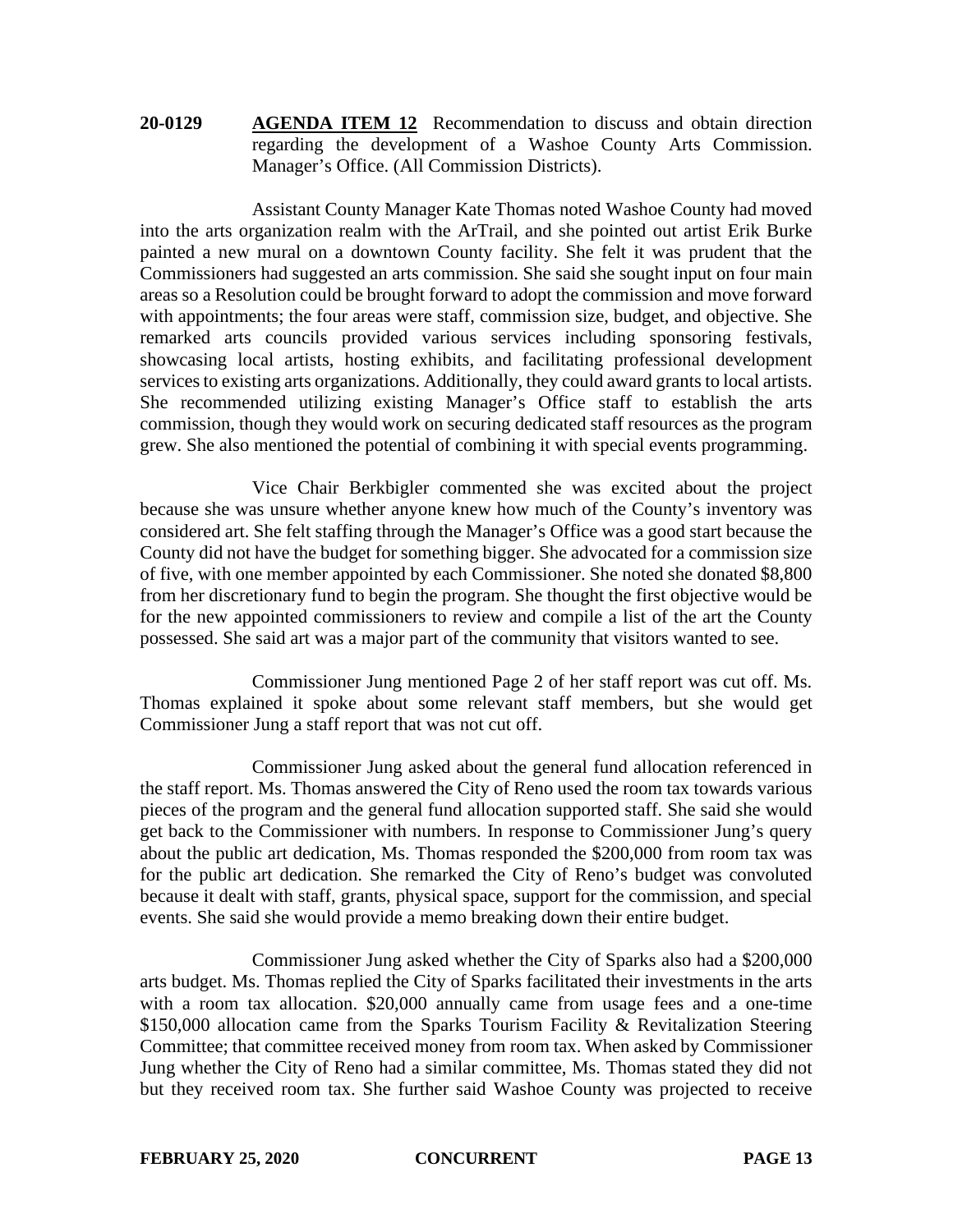\$437,000 this fiscal year from room tax after receiving \$425,000 the prior fiscal year; this went into the general fund as a revenue source.

Commissioner Jung said she wanted a breakdown of how much the Cities of Reno and Sparks had received since 2016, where it went, and more information about the committees. She suggested holding a joint meeting with the cities to determine where gaps existed that the County could fill, citing the ArTrail as an example. She commented the County already supported art culture without a specific art commission by supporting Artown and the Balloon Races. While she supported the arts, she felt it could be more efficient to utilize all entities' money rather than going through separate commissions with separate meetings.

Commissioner Jung expressed dissatisfaction that the money was placed in the general fund because it was difficult to track where it went. She thought a broader discussion about room tax and its uses was needed before setting up a joint meeting. She admitted the County's role could be giving money to the cities for their existing arts commissions for bigger projects and a greater reach into unincorporated County areas. She mentioned Artown had trouble reaching rural neighborhoods, but she opined art and culture were needed more in areas without access to the downtown area. She expressed her desire to work with the cities on this rather than working separately.

Vice Chair Berkbigler acknowledged the goal was not to compete with the cities on a monetary level, but to determine which projects the County supported, many of which they did not receive credit for. She said she allocated the \$8,800 after attending an event where the cities got credit for their contributions but the County did not. She summarized the logic behind the formation of a commission was to perform a review of art projects for which the County spent money. Ms. Thomas confirmed the County wanted to be complimentary to the cities' efforts as opposed to competing with them. The cities were excited to add layers of art support within the community.

Chair Lucey agreed with Commissioner Jung that time spent by staff and the Board of County Commissioners' (BCC) on a new arts commission could result in wasted money. He believed art projects were currently handled through the Community Service Department (CSD) and the Manager's Office. Ms. Thomas confirmed art events were done that way and the ArTrail project was handled by the Manager's Office through the grants program.

Chair Lucey wondered why there should be a separate commission to discuss art in the community. He said he would rather spend every dollar on projects rather than on other committees. He wanted to identify how money would be utilized efficiently for the arts so the BCC could decide how to move forward. He noted each Commissioner already participated in many other meetings and had a clear understanding of what their districts wanted. He said he had no problem with Manager's Office staff managing the projects. He felt the budget discussion needed to clarify whether room tax revenue would be co-mingled for projects or spent only on art. He said there needed to be motivation for the County to provide aesthetic beauty in the community, and every district should benefit.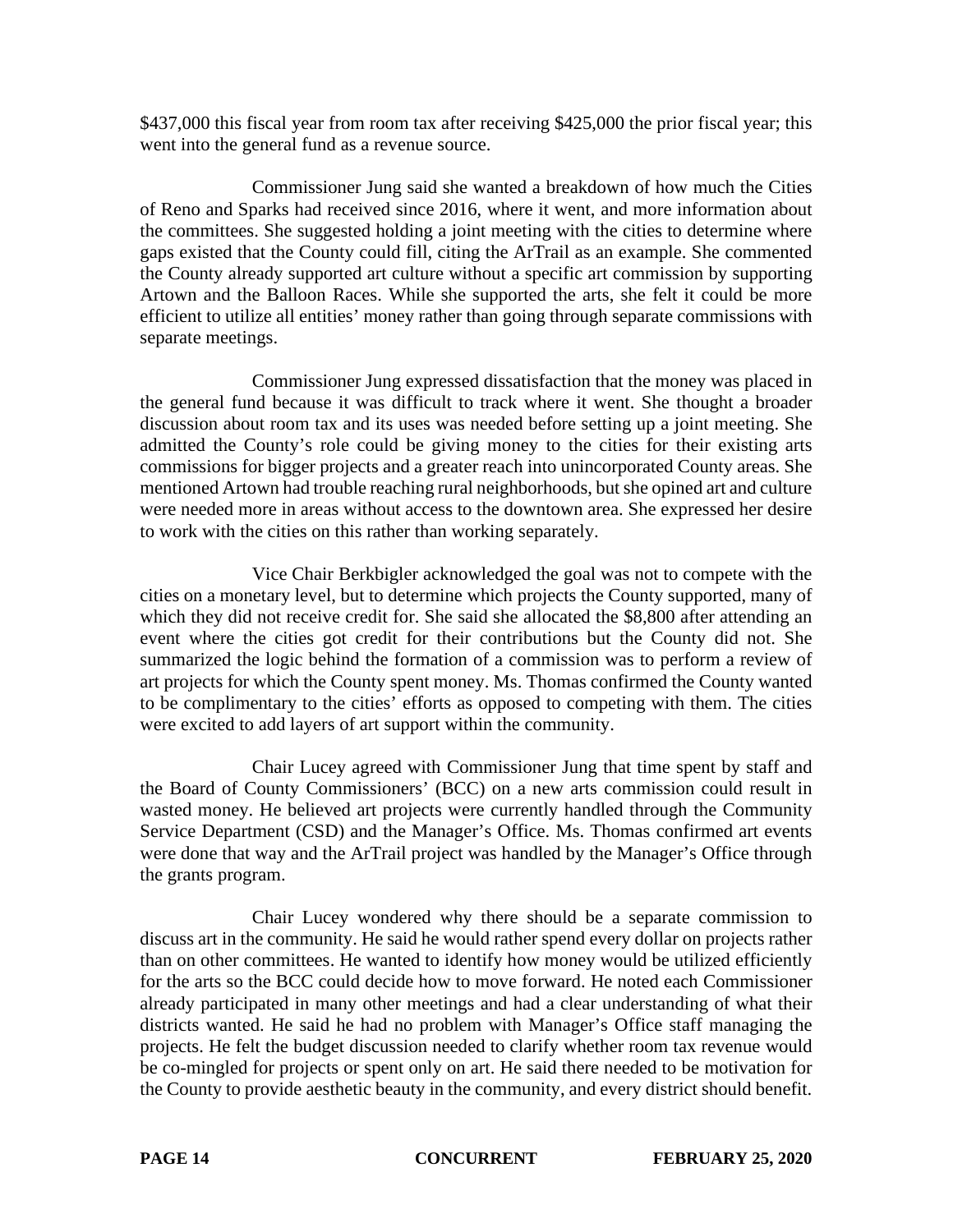Vice Chair Berkbigler responded she had no issues with the BCC also acting as an arts board, though she was unsure whether the BCC had the time to do that. She questioned how that would be managed and who would utilize her \$8,800 donation to perform the survey of art in the County. She agreed now was not the time to introduce new budgetary issues, but she did not want to see this item fall through the cracks. She sought a plan to show what the County was doing with the art it had to benefit the citizens of the Truckee Meadows region. She was unsure how that would happen without a separate commission unless there was a dedicated staff member prepared to make monthly or quarterly presentations to the BCC.

There was no response to the call for public comment.

Chair Lucey felt the item needed more work. He read the portion of the staff report concerning the commission's responsibilities and felt it merely identified processes for a larger discussion about funding. The cost for administrative support would be more than \$200,000. Even if no projects were completed, money would be spent on staff time. He sought further workshopping to streamline the process because, while he agreed there should be some sort of commission, he wanted to pursue a functionally efficient one. Additional discussion needed to take place to determine whether meetings would happen monthly or only as projects came up.

Vice Chair Berkbigler moved that staff do further research and compile a partial list of those things the County had that were considered art or part of arts programming funding the County spent. Additionally, she asked that the topic come back the following month for a broader discussion on the importance of the arts.

Commissioner Jung seconded the motion. She did not feel the County should hire someone to tell them what their art was when people like Geralda Miller of Art Spot Reno would do it for free. She thought the County should approach each city's arts commission, mention Vice Chair Berkbigler's \$8,800 seed money for ArTrail, and ask what the County could do to fill any gaps. The BCC would then decide how much they wanted to fund. She said hiring more people would not improve citizens' ability to access art. She suggested working with Reno Councilmember Dave Aiazzi or Artown Executive Director Beth MacMillan on this. She mentioned the Reno City Council had cut their arts budget so she suggested the County work with Ms. MacMillan to ensure there were projects in each district. She remarked the County already supported Artown but did not receive acknowledgment for it.

Commissioner Jung commented there were many County buildings downtown, such as the library, the Human Services Agency, and the Courthouse, that people did not realize belonged to the County. She supported Vice Chair Berkbigler's overarching goal of achieving prominence and stressed the importance of the seed money allocated by the Vice Chair. Commissioner Jung added she spent \$5,000 to light the space whale downtown. She thought Lazy 5 Regional Park did not receive enough attention for art and culture while venues such as Bartley Ranch did. She felt Vice Chair Berkbigler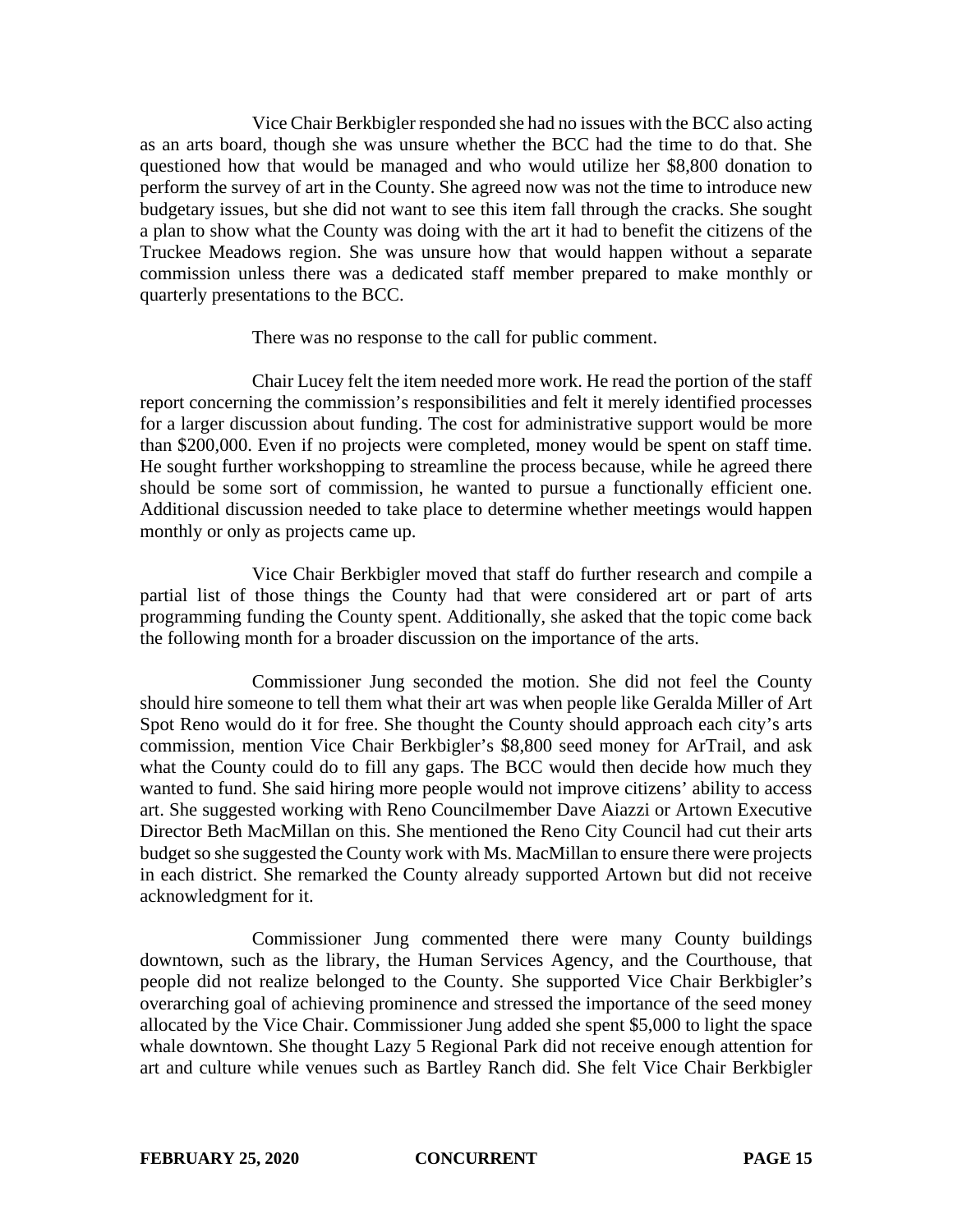needed to drive what happened with the \$8,800 she allocated, though she said she would also donate money.

Chair Lucey mentioned the Reno-Sparks Convention and Visitors Authority surveyed individuals who felt the change in evolution in the community was based on the arts community; many came for conferences, but a secondary portion of their trips involved seeing the aesthetic beauty downtown. He encouraged the Board to focus on broadening that base to other parts of the County.

Commissioner Hartung reminded the Board there were recurring music concerts at the Spanish Springs Library and he agreed those types of events could make a difference in the community. He stated art included performing arts and those artists should be given an opportunity.

Ms. Thomas summarized the direction she received. Chair Lucey added the direction also included coordinating with the Cities of Reno and Sparks to see what the County could do.

On motion by Commissioner Berkbigler, seconded by Commissioner Jung, which motion duly carried on a 5-0 vote, it was ordered that staff do further research and compile a partial list of those things the County had that were considered art or part of arts programming funding the County spent. Additionally, it was ordered that the topic come back the following month for a broader discussion on the importance of the arts.

**20-0130 AGENDA ITEM 15** Public hearing: Approve an Outdoor Festival Business License application (pursuant to Washoe County Code Chapter 25 and related provisions) and associated license conditions submitted by Austin Gavlak for Powabunga 2020, a music and arts festival, from March 20, 2020 to March 22, 2020 at the Tahoe Biltmore Lodge & Casino (APN: 123-053-02) on SR 28 primarily in the parking lot area. Live outdoor music will be played from 4pm to 10pm on March 20 and from 3pm to 10pm on March 21 and March 22.

Event set-up is proposed on March 19, 2020 and take-down and dismantling is proposed to occur on March 23, 2020. Event organizers estimate 3,000 spectators per day. If approved, authorize the Director of the Planning and Building Division, Community Services Department to issue the license when all pre-event conditions have been met, including but not limited to conditions on parking, security, lighting, hours, alcoholic beverage and food consumption, ingress and egress, temporary restroom facilities, fire safety, and whether to waive a performance bond. Community Services. (Commission District 1.)

The Chair opened the public hearing by calling on anyone wishing to speak for or against adoption of said ordinance.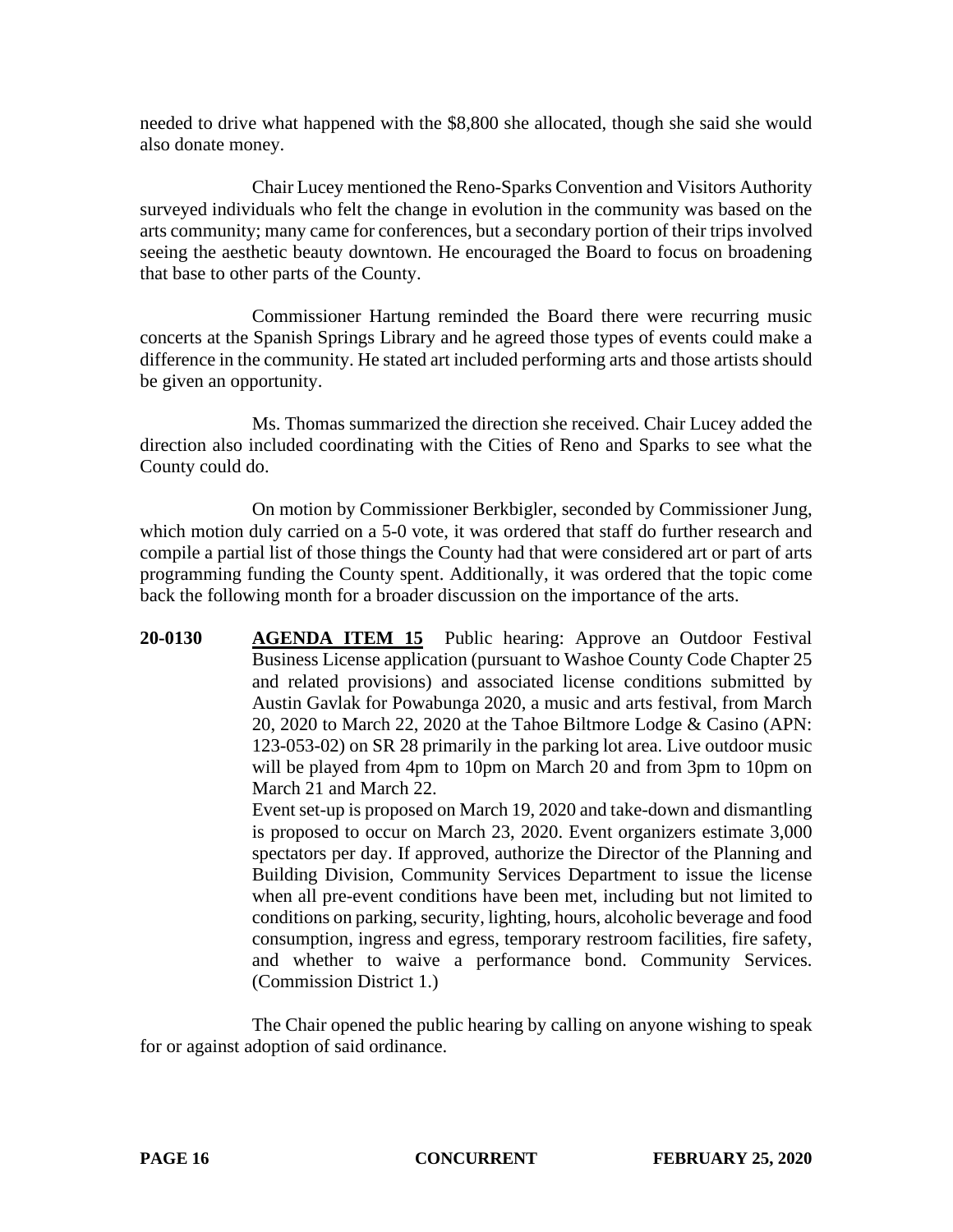On the call for public comment, Mr. Tyler Gaffaney said the Powabunga Music Festival would bring world-class artists to Crystal Bay with daily attendance of more than 3,000. The festival would bring critical economic impact to Lake Tahoe and Washoe County, including revenue from overnight room rentals, food and beverage purchases, and lift tickets. He felt the event would boost wintertime business and it could drive future visitation. He said he looked forward to working with the Powabunga team.

Mr. Bill Wood, General Manager of the Crystal Bay Club, voiced support for the Powabunga Festival. He mentioned the town of Vail, Colorado recognized the social and marketing benefits of this festival. An event this size could give the local community, whose economy he described as relatively flat, a boost, citing the success of similar festivals in El Dorado and Placer Counties. He spoke about the measures the Tahoe Biltmore Lodge & Casino and the Crystal Bay Club would take to ensure safety and prevent underage drinking and gaming. He urged the Board to grant the requested permits.

Vice Chair Berkbigler mentioned the project had been examined closely and it was an outstanding project which she felt would bring in tax dollars. Chair Lucey agreed and said the area had a great history. He thanked the facilities there for what they did.

Commissioner Hartung opined there was a need to become more eventcentric, and entertainment should be provided for the new generation who moved here and filled jobs in the area. He thought events like this would make it a more attractive place.

On motion by Commissioner Berkbigler, seconded by Commissioner Jung, which motion duly carried on a 5-0 vote, it was ordered that Agenda Item 15 be approved and authorized.

\* \* \* \* \* \* \* \* \* \* \*

Chair Lucey announced the Board would recess. He asked Assistant District Attorney David Watts-Vial whether there was a need for a closed session since the Board of Fire Commissioners already voted to have one. Mr. Watts-Vial replied a session was not needed because there was nothing that involved Washoe County associations. He suggested the Board recess, reconvene as the Board of Fire Commissioners, and adjourn from there.

**12:34 p.m**. **The Board of County Commissioners recessed.**

**3:00 p.m. The Board reconvened with all Commissioners present.**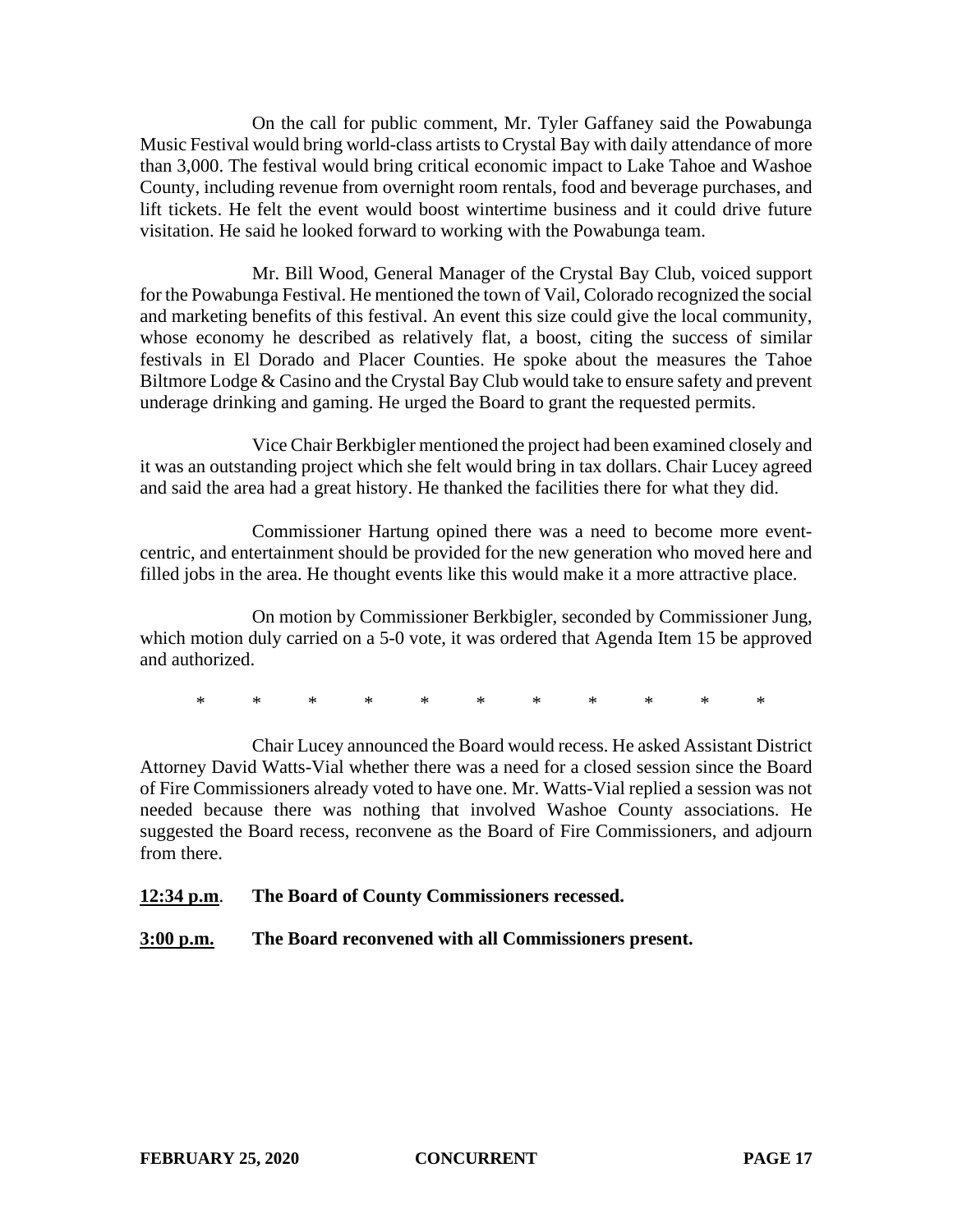**20-0131 AGENDA ITEM 16** Introduction and first reading of ordinances amending Washoe County Code Chapter 110 (Development Code) within Article 302, Allowed Uses, to identify the types of review required for short-term rentals in each regulatory zone and to add an administrative review permit to the list of review types; within Article 304, Use Classification System, to update the residential use type description, add a definition for short-term rental, and update the definition for lodging services; within Article 410, Parking and Loading, to update the off-street parking space requirements table to include a reference to short-term rentals; and within Article 910, Enforcement, to specify that appeals of Administrative Hearing Office decisions related to short-term rentals would be heard by the Board of County Commissioners. Chapter 110 would also be amended to create Article 319, Short-Term Rentals (STRs), to establish standards, location limitations, defining unpermitted short-term rentals as nuisances, occupancy limits, parking requirements, safety/security considerations, signage, noise thresholds, trash/garbage collection rules, insurance requirements, Tahoe area considerations, permitting requirements, enforcement process, fees, fines, and penalties associated with short-term rentals; and to amend Article 306, Accessory Uses and Structures, by removing the procedural details for Administrative Review Permits, with those details being re-located into a new article that is updated to reflect minor changes related to short-term rentals. That article would be created as Article 809, Administrative Review Permits. The ordinances would also amend Chapter 50 (Public Peace, Safety and Morals) to include a definition of short-term rental and define unpermitted short-term rentals as a public nuisance; and amend Chapter 125 (Administrative Enforcement Code) to establish enforcement provisions related to short-term rentals, including but not limited to definitions, inspections, evidence of operation, evidence of violations, appeals and associated timeframes, stop activity orders, warnings, penalties, and penalty notices. Short-term rentals are a type of temporary lodging booked for fewer than 28-days and operated out of private residences such as homes, apartments and condos. They are commonly made available through property management companies and online booking services, and are also referred to as vacation rentals. The amendments also resolve discrepancies arising within existing Washoe County Code chapters as a result of the new code language, and other matters necessarily connected therewith and pertaining thereto.

> And, if introduced, set the public hearing and second reading of the ordinances for March 10, 2020. Community Services. (All Commission Districts.

County Manager Eric Brown introduced the public hearing.

Jan Galassini, Chief Deputy County Clerk, read the titles for Bill Nos. 1834, 1835, and 1836.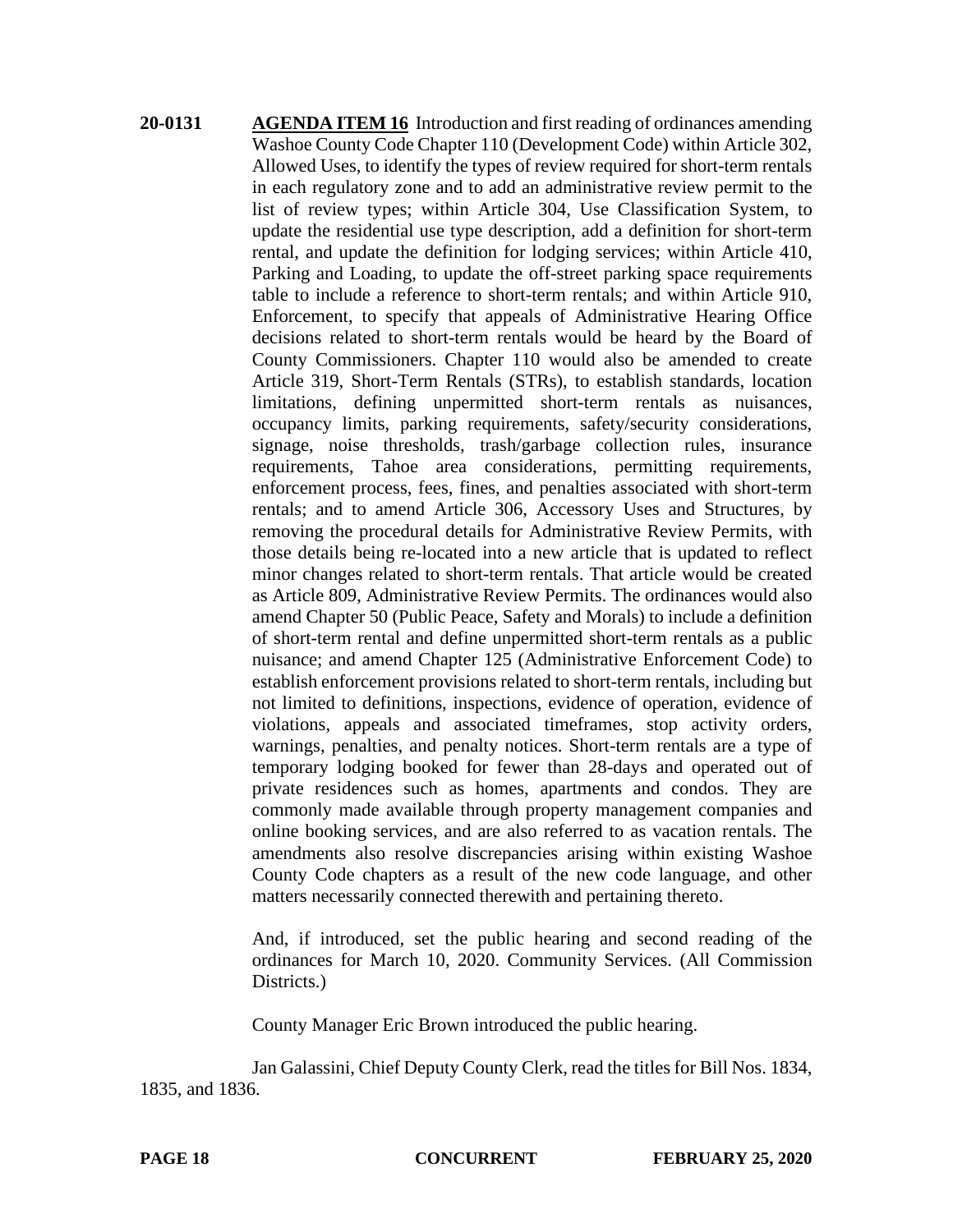Chair Lucey asked Assistant District Attorney David Watts-Vial for direction on how to address three separate bills each amending three separate chapters of the Code. Mr. Watts-Vial replied the item was styled to set the public hearing and do a second reading of the ordinances on March 10, 2020. He advised they could do the hearings that was necessary and introduce the bills as they would any other. Chair Lucey announced they would hear them all together.

Senior Planner Kelly Mullin conducted a PowerPoint Presentation, a copy of which was placed on file with the Clerk, and reviewed slides with the following titles: WDCA19-0008: Short-Term Rentals; Project Baseline; Mission Statement; Project Phases; Public Engagement; Proposed Code: Highlights (2 slides); Areas to Discuss; Fees and Fines; Recommendations; Next Steps; and Questions.

Ms. Mullin recalled the Board of County Commissioners (BCC) received an update in November on the process to establish standards for short-term rentals (STRs) in unincorporated Washoe County. Since receiving policy direction from the Board, Code language was drafted and made available to the community for comment. The Planning Commission heard the item the prior month and unanimously approved the proposals. Today, she asked the Board to introduce and conduct the first reading.

Knowing the controversial nature of STRs, Ms. Mullin said, extensive public outreach was necessary. A variety of methods were presented for interested stakeholders to voice their concerns, which resulted in tremendous participation. She indicated STRs fell under the residential use category but they were a specific use type whose impacts needed to be addressed. Because the impacts increased as the number of occupants increased, a tiered system was proposed. She noted Tier 2 STRs would require a discretionary permit allowing for additional impact review.

Ms. Mullin brought up the public's query about whether the requirement of a local agent to respond within 30 minutes meant a physical response. She said many of the potential complaints could be addressed via phone or text. She acknowledged noise complaints were among the most difficult to address and the Sheriff's Office (SO) had limited resources to enforce calls for noise. She noted a 24/7 hotline would be set up for noise complaints, which would immediately reach out to the responsible party to address the issue. One of the benefits of establishing quiet hours would allow disturbances during quiet hours to be treated as violations of STR standards, encouraging STR operators to put their own mechanisms in place to ensure neighborhood compatibility.

Ms. Mullin remarked parking concerns were frequent in the County and across the nation, and she admitted parking was extremely limited or non-existant in Incline Village and Crystal Bay. She noted every use type in the County's Development Code had associated requirements for the number of off-street parking spots. The ratio was often based on square footage or number of employees, though some uses were based on the number of rooms or beds. The current proposal of one off-street parking space per four occupants was the result of the November discussion; originally it had been one space per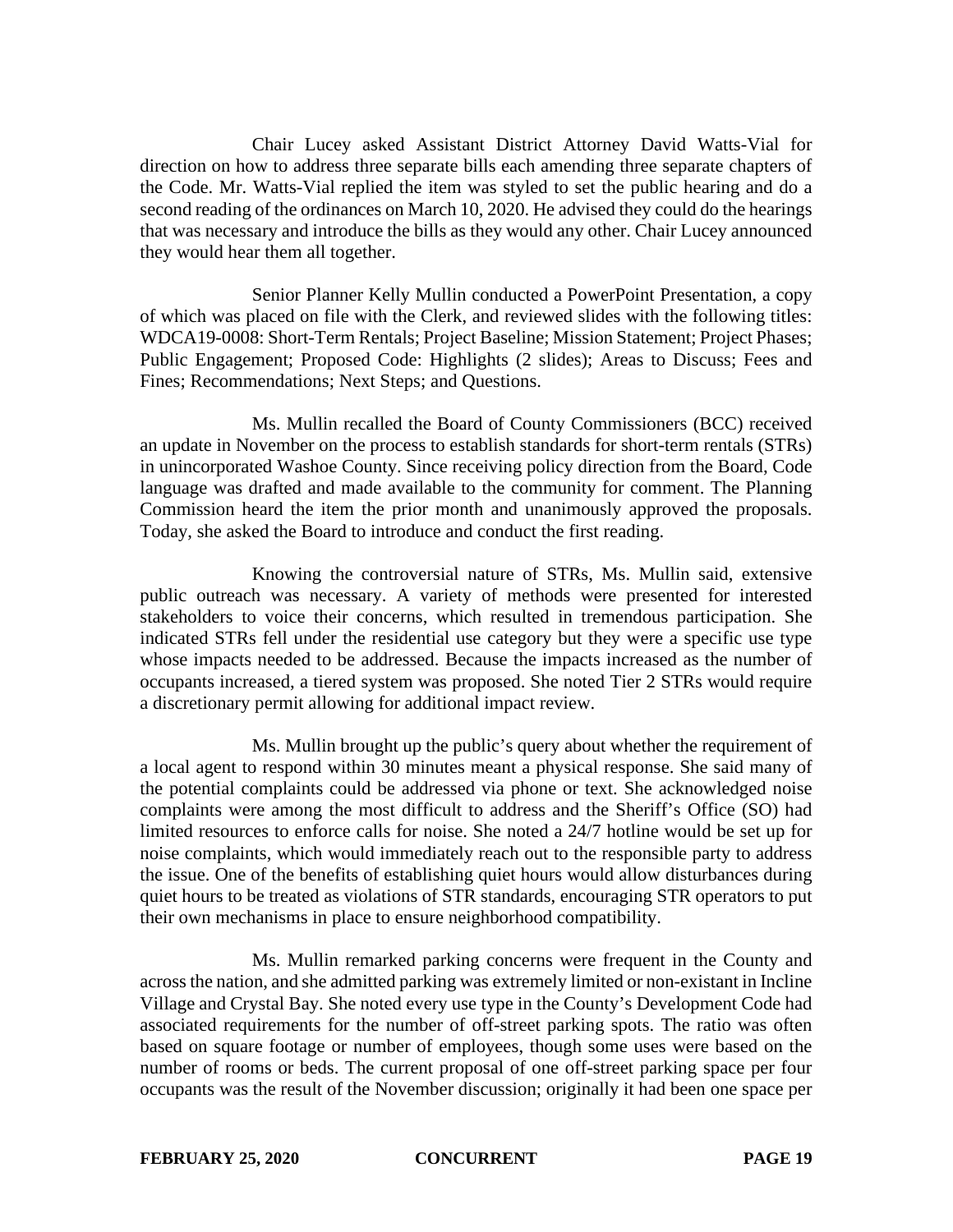three occupants. She explained another change was providing for additional flexibility in situations where a property had extenuating parking circumstances.

Regarding the external placard requirement, Ms. Mullin mentioned it would be up to the operator whether to display the placard all the time or only when the unit was rented. She stated this placard would allow a neighbor to contact the local responsible party or the complaint hotline more easily. It would also inform first responders of the responsibly party and the maximum occupancy number.

Ms. Mullin reminded the Board the discussion focused on a cost-neutral approach; the cost to enforce the program would be paid for by STR permit fees rather than general taxpayer dollars. The plan was to use Host Compliance, LLC to help identify STR operators who did not have a license so they could be contacted to ensure they obtained the appropriate permits. The suggested 12 to 18-month reassessment would consider not only the fee and fine structure, but also the standards put in place.

Vice Chair Berkbigler stated she wanted it clear in the language that a local representative's 30-minute response to an issue could be by phone or text. She expressed doubt that someone could always get to a residence within 30 minutes, particularly in snow. She pointed out the standards required that the permittee had to be the property owner, but she wanted it to be clear the property owner could sign with a property manager who could apply for a permit if use of the owner's house was signed over to them. She felt this would reduce the number of complaints. Ms. Mullin confirmed the language was structured to allow a property manager to go through the permitting process. In the end, though, the property owners needed to be aware that what happened on their properties had to comply with the standards. Vice Chair Berkbigler wanted to ensure renters would not be fined.

Vice Chair Berkbigler expressed concern about how occupancy limits would be enforced. She pointed out there was nothing in the language allowing a mother to have a child in her room with her. She felt language was needed to allow flexibility with children younger than a certain age. Ms. Mullin responded providing a floorplan of the home would be one of the requirements on the application. The application would then be reviewed by the Planning Department, building staff, and the fire department to ensure the areas proposed as bedrooms had been used as bedrooms in the past. This would also be confirmed by the inspection. She remarked there had been discussion about age limits and it was determined all ages should be applicable because certain safety considerations would not change depending on the age of the occupants. She mentioned kids could also have impacts on neighboring properties. She added staff was willing to change the ordinance if the Board desired.

Vice Chair Berkbigler thought the language needed to be clarified because a nursing baby would not take up square footage and a mother would want her baby in the room with her. Mojra Hauenstein, Division Director of Planning and Building, commented international building codes did not distinguish between ages because safety standards applied to everyone equally. Vice Chair Berkbigler stated regulations could not be so onerous that they prevented compliance and she insisted some language to ensure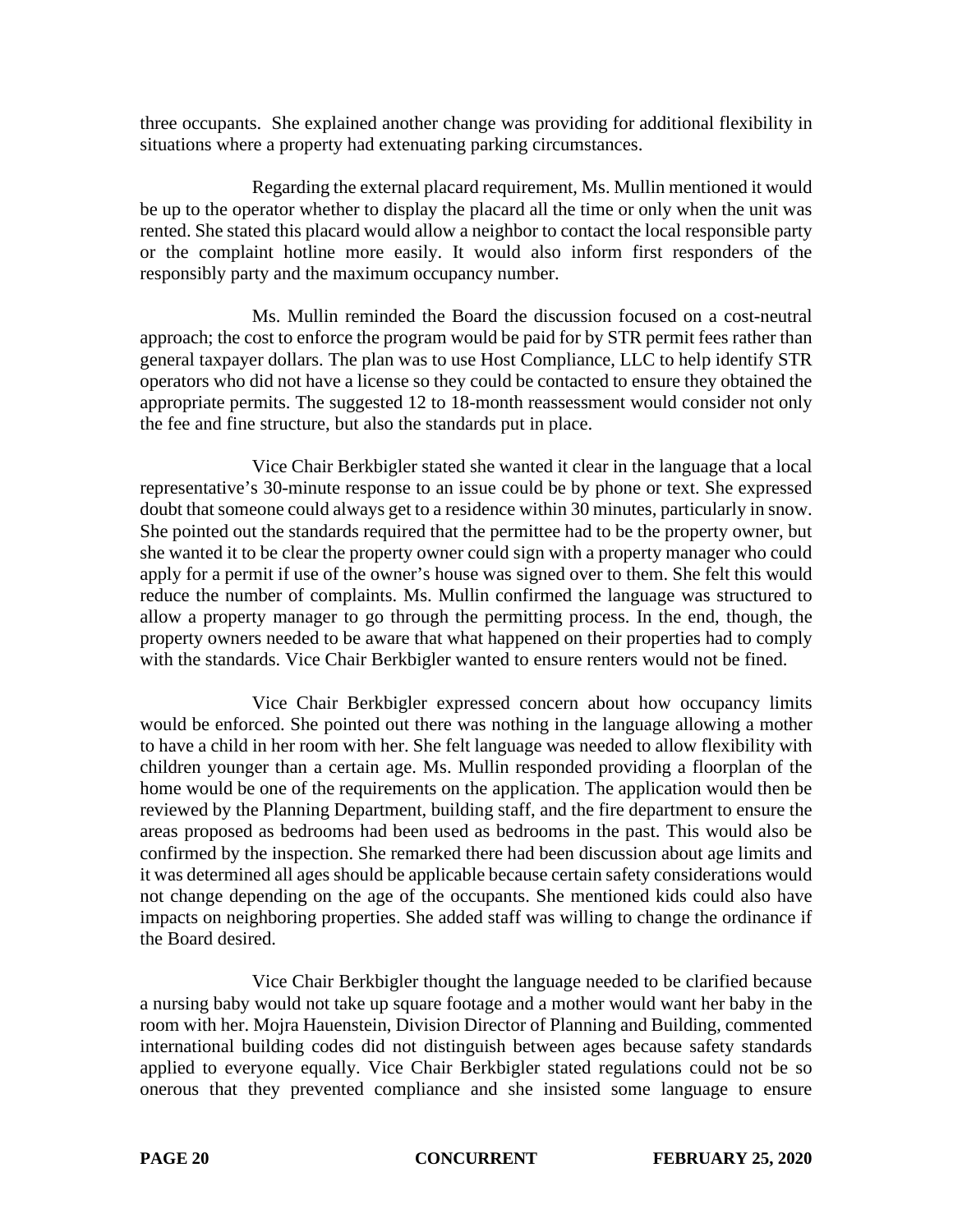flexibility was needed. When asked by Ms. Hauestein about a suggested age limit, Vice Chair Berkbigler responded five or seven years old.

Chair Lucey agreed and, as a father of young children, he would want his children to stay in his room, particularly in a home they did not know well. By international code standards, that would be three occupants in one room. He respected that Ms. Hauenstein had to follow international codes designed to be followed consistently by every building community. He felt children under five should be exempt from occupancy requirements.

Vice Chair Berkbigler noted she had many discussions with staff about parking, pointing out many streets had no parking. She said she liked the idea of one car per four people, but certain houses around Lake Tahoe might not have enough parking for that house's maximum occupancy. That might need to be addressed in the future if it did not work.

Vice Chair Berkbigler expressed concern with the provision about unscheduled inspections as she felt it interfered with privacy. She wondered if it would apply if the homeowners themselves were home at the time. Moving on to the topic of noise, she told a story about a complaint of outdoor music being played at 10:00 a.m. She wondered about the potential recourse for this situation. Lastly, she emphasized the language about displaying a placard only when the house was rented needed to be clear. She stated the SO and realtors opposed the idea of a placard because it could invite robbers.

Commissioner Hartung asked how violations were recorded, particularly in situations where callers felt a complaint was not resolved. Ms. Mullin replied there were a few ways to address that depending on the nature of the violation and whether it could be supported by photographic evidence. Commissioner Hartung asked how a photo could be substantiating evidence given the availability of photo software. Ms. Mullin admitted the definition of which evidence would be appropriate was not yet determined. However, a complaint alleging too many parked cars could be checked by an inspector if it was made during work hours. Additionally, discussions had occurred about allowing digital evidence.

Planning Manager Chad Giesinger said a proposed amendment to Chapter 125 would allow administrative penalty notices to be issued by peace officers or enforcement officials based on the written and signed statement of a complaining party. He mentioned this process was currently being used for violations by a supermarket and similar situations could happen with STRs. The proposed amendment would require all photo and video evidence to be time and date-stamped, and the location from which the evidence was collected be attested to by the complaining party. He added STR operators could appeal for an administrative hearing, where the hearing officer would be the arbitrator. That decision was then appealable to the BCC, and then to the court.

Commissioner Hartung asked whether that meant the BCC would be part of the adjudicating process as opposed to a lesser board like the Board of Adjustment. Mr. Giesinger replied the current process was that any violation of Chapter 110 required an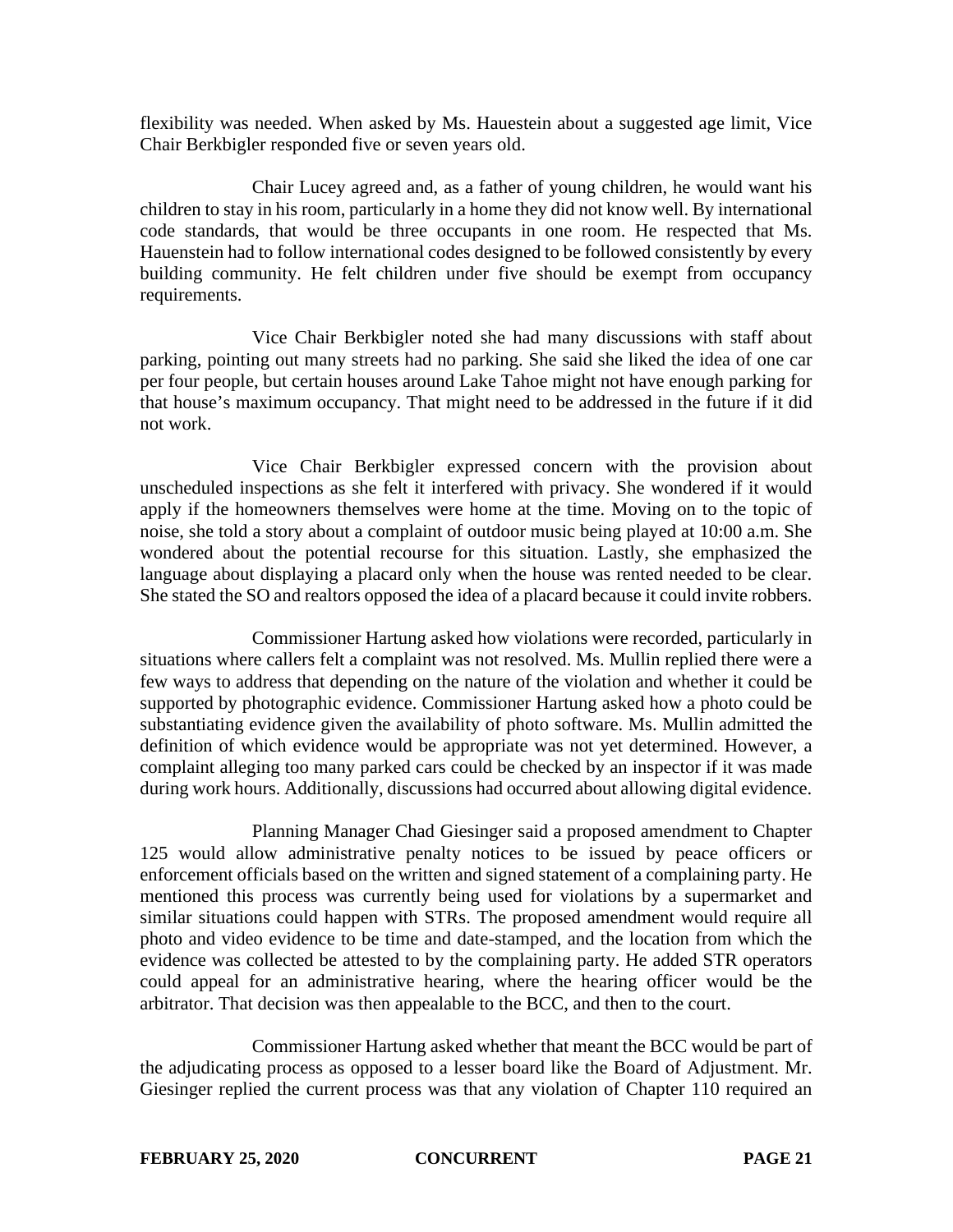appeal process to a board. Currently, administrative hearing decisions were appealable to the Board of Adjustment, but a proposed amendment in this ordinance would make STR complaints appealable to the BCC since it was deeply involved in the process.

With regard to Commissioner Berkbigler's earlier concerns, Mr. Giesinger read a portion of the Code that specified an enforcement official was authorized to enter the premises provided the structure was occupied, credentials were presented to the occupant, and entry was requested. The language, he explained, had been copied from an existing provision in the Building Code with only slight modifications. Lastly, there were conditions for situations when a building was unoccupied. Commissioner Berkbigler asked how often that happened and Mr. Giesinger replied it was very rare.

Commissioner Herman noted other Commissioners already brought up many of her concerns. She compared this to attempts she had seen to establish Covenants, Conditions, and Restrictions (CC&Rs) after a subdivision was completed. She said her decision would be based on what everyone had to say but she expressed uncertainty about how constitutional this was. She expressed concern about a shortage of funds and enforcement.

Chair Lucey asked whether the proposal would mandate inspections of defensible space. Ms. Mullin confirmed the lake was a high hazard area where the fire protection district already enforced defensible space standards; STR permit requests would trigger inspections to ensure compliance with those regulations. She remarked that might not be applicable in other areas.

As a licensed real estate agent, Chair Lucey opined tenancy law might supersede this, though he added he wanted an opinion from the District Attorney's (DA's) Office. Tenancy laws, he continued, required 24-hour notice to enter the structure unless there was an emergency. He indicated the Building Department was not allowed to conduct any inspection unannounced, and he cautioned they needed to be careful with that provision. He expressed opposition to the placard idea, saying it would advertise that renters were staying in the house. He thought this was unnecessary especially given the involvement of Host Compliance, and he would not support it.

Chair Lucey asked how Host Compliance would handle a situation where the STR permittee only rented their residence intermittently. Ms. Mullin recognized many STRs were used by homeowners so the current ordinance required all permittees to certify they would comply with those standards at all times. Given that there was no way to track who was using a home, this provision would prevent homeowners from claiming they caused a violation. Chair Lucey expressed concern that this could give neighbors a weapon to utilize against neighbors they didn't like. He wondered whether this could violate Fourth Amendment rights. He pointed out Nevada Revised Statute (NRS) 118A.330, which pertained to landlords, required 24-hour notice. He expressed trepidation about the legal issues this could cause.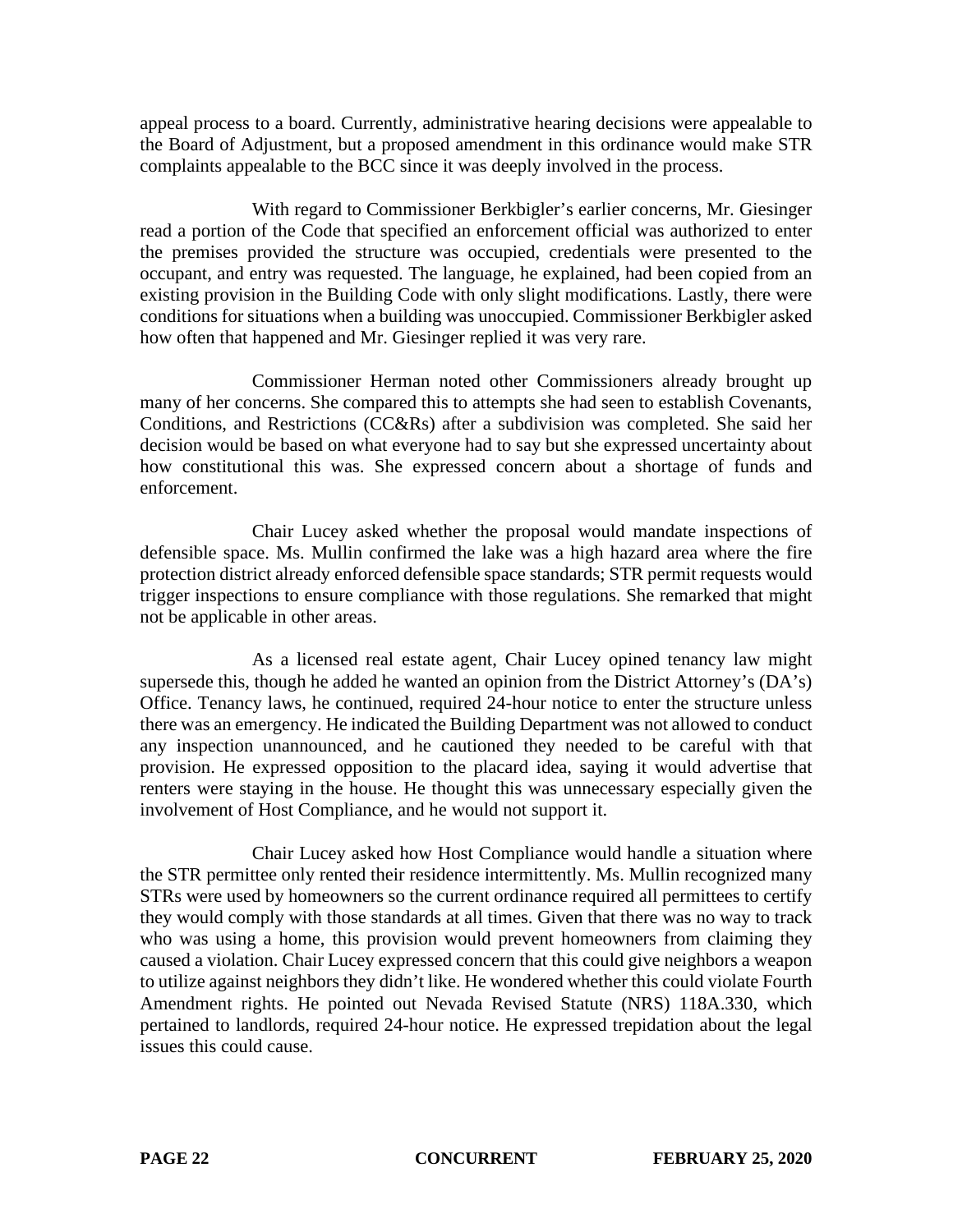Commissioner Jung believed every neighborhood dealt with noise and there were laws already in place to address noise. She did not like the ideas that anyone could dictate where people could park on a public street, though she acknowledged there were time limits, nor did she know how that aspect would be enforced. She felt everyone deserved to be safe in their home, whether or not it was an STR. She thought installing a sprinkler in every house would result in fire departments being used for emergency medical services. She agreed there could be constitutional concerns with occupancy limits. She indicated there was a grey area between private property rights and the rights of neighborhood citizens to enjoy their property. She thought the Board should get a list of everyone who paid taxes to the Reno-Sparks Convention and Visitors Authority and consider offering a 1-year grace period for those with no complaints. She said she often had to address situations when neighbors tried to use laws to punish neighbors they did not like.

Commissioner Jung asked how many new full-time equivalent positions would be needed to enforce this. Ms. Mullin confirmed only one would be needed and that position would be paid for by the fines and fees. Commissioner Jung compared enacting new laws to the screening procedures of the Transportation Security Administration. She wondered how much the BCC wanted to micromanage the safety of people and if they should handle these differences in civil court, which was where she felt they should go.

Commissioner Jung noted the AirBNB home she stayed at in Morro Bay had a placard and she expressed opposition to that. Another AirBNB home included a letter with phone numbers for people to call in an emergency and she agreed with Vice Chair Berkbigler that face-to-face meetings might not be necessary. She expressed trepidation about putting property managers in jobs because her job at Washoe County was not to put people in or out of business.

Commissioner Jung explained Lake Tahoe had always been a vacation rental destination, but other competing interests involved international investors buying entire neighborhoods. She acknowledged there could be unintended consequences. She pointed out South Lake Tahoe was currently involved with the courts on this topic and she hoped the DA would caution them about certain areas that were in dispute. She opined people with a certain amount of resources were happy to hire attorneys. She did not think it should be so expensive that only be the richest people could rent out their properties.

Commissioner Jung said she supported the Commissioner whose district this primarily impacted, including supporting a decision that could later be shown not to work. She emphasized the BCC had the right to change its mind based on new data. She felt they should hold the people doing shady things in a neighborhood accountable, but anyone who was consistently paying their taxes as of the prior month should be given a 1 year reprieve. She thought newcomers should be held to higher scrutiny and a slower approach could prevent lawsuits and would demonstrate responsible government. She indicated the County offered mediation services if necessary.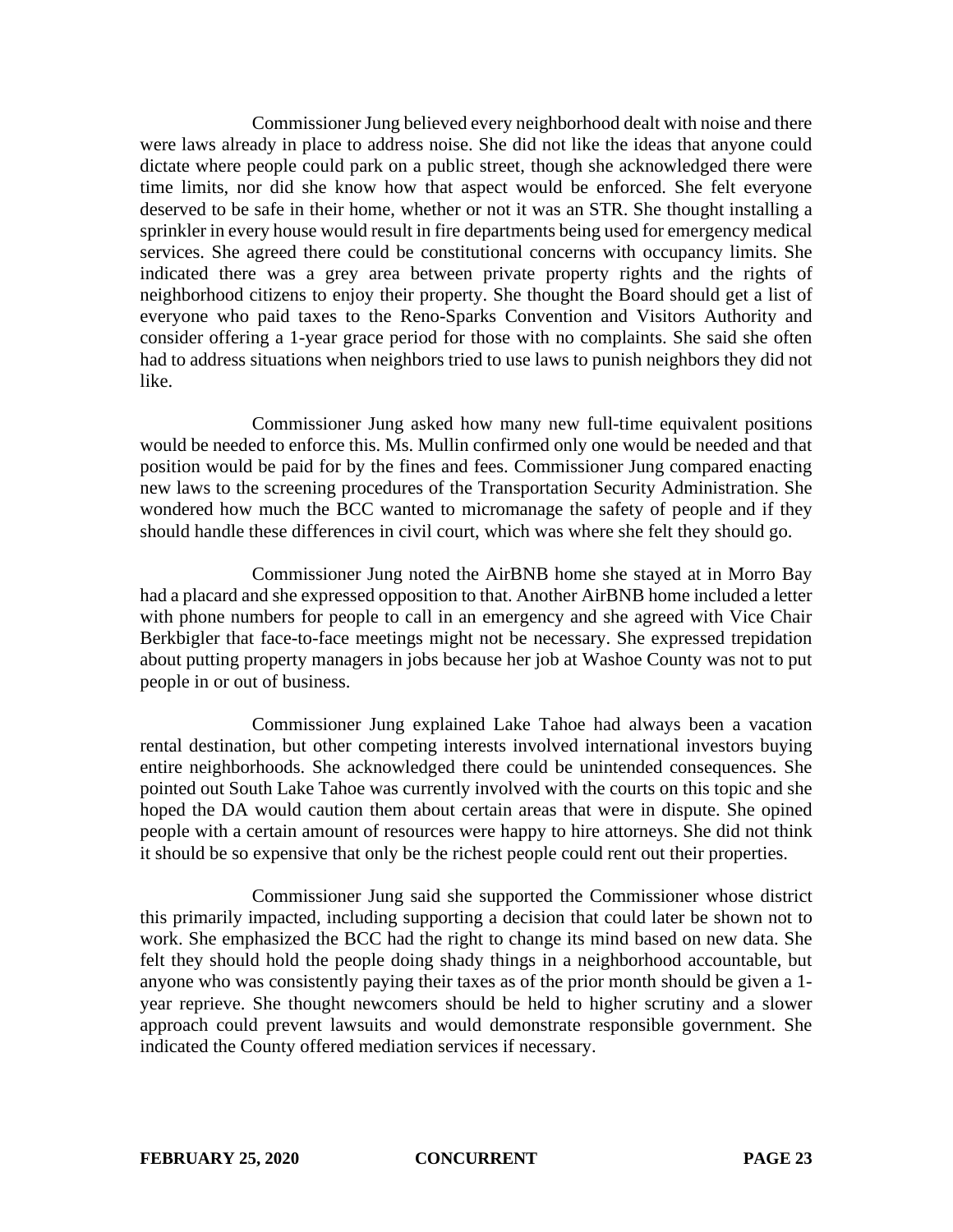Commissioner Jung summarized she thought a solution could be reached that was fair for every level of the market, though she thought the corporatization of the AirBNB model should be monitored. She supported Vice Chair Berkbigler's position and admitted something should be done so everyone could enjoy the full benefits of their properties, whether through renting or owning.

Commissioner Hartung praised staff for trying to put together an equitable piece of code. He concurred safety was the biggest issue but expressed concern about giving neighbors more property rights than homeowners. He applauded any effort where someone made a profit on an investment, whether from renting out a piece of equipment or renting their own time. He added he had not heard any complaints in District 4 about this.

On the call for public comment, Mr. Wiselet Rouzard, Community Engagement Director for Americans for Prosperity, said they were working with the City of Las Vegas to legalize short term renting. He said he was excited to hear the word constitution mentioned at this meeting. He indicated room sharing was a growing segment and this ordinance could prevent individuals from capitalizing on their property. He said they supported economic opportunities in the form of mutually beneficial exchanges. He told a story about giving up his home during the economic downturn, saying he would have been able to stay had he been able to rent out a room. He agreed with the Commissioners' opposition to placards and thought the County was taking the right steps.

Mr. Kelvin Bell thanked the Board for allowing people to earn income other than by labor-hours spent. He mentioned he might consider buying a house in the Reno area to visit. He expressed concern about homeowners being bound by the same rules as when their homes were rented because it could dissuade owners from bringing friends who would spend money in the area. He agreed neighbors did not always treat each other well. He felt owners should be allowed to hire operators to manage properties. He suggested the parking requirement be raised to one spot per five or six people. Lastly, he felt operation of an STR could help pay for college.

Mr. Marcel Bourdase felt he was a good taxpayer and liked Commissioner Jung's suggestion of a 1-year grace period. He told a story of being a regular visitor and then buying a townhome to rent out when they were not there. He said he focused on ensuring neighbors could contact him with any issues and he had successful experiences with their STR. He suggested offering a 3-year grace period between inspections for owners who were behaving. He expressed concerns about occupancy issues as well as using this process as a way to weaponize neighborhoods.

Ms. Sara Sharkey, prior Chair of the Reno Sparks Association of Realtors Legislative Committee, said she felt rental regulation was not a realtor issue but a private property rights issue; homeowners had the right to own, sell, and rent their property. She supported enforcement of noise, parking, and trash ordinances. She praised staff for reaching out to all parties interested in STR regulations and said all efforts had been made to seek public input. She expressed concern about exterior signage, a lack of clarity in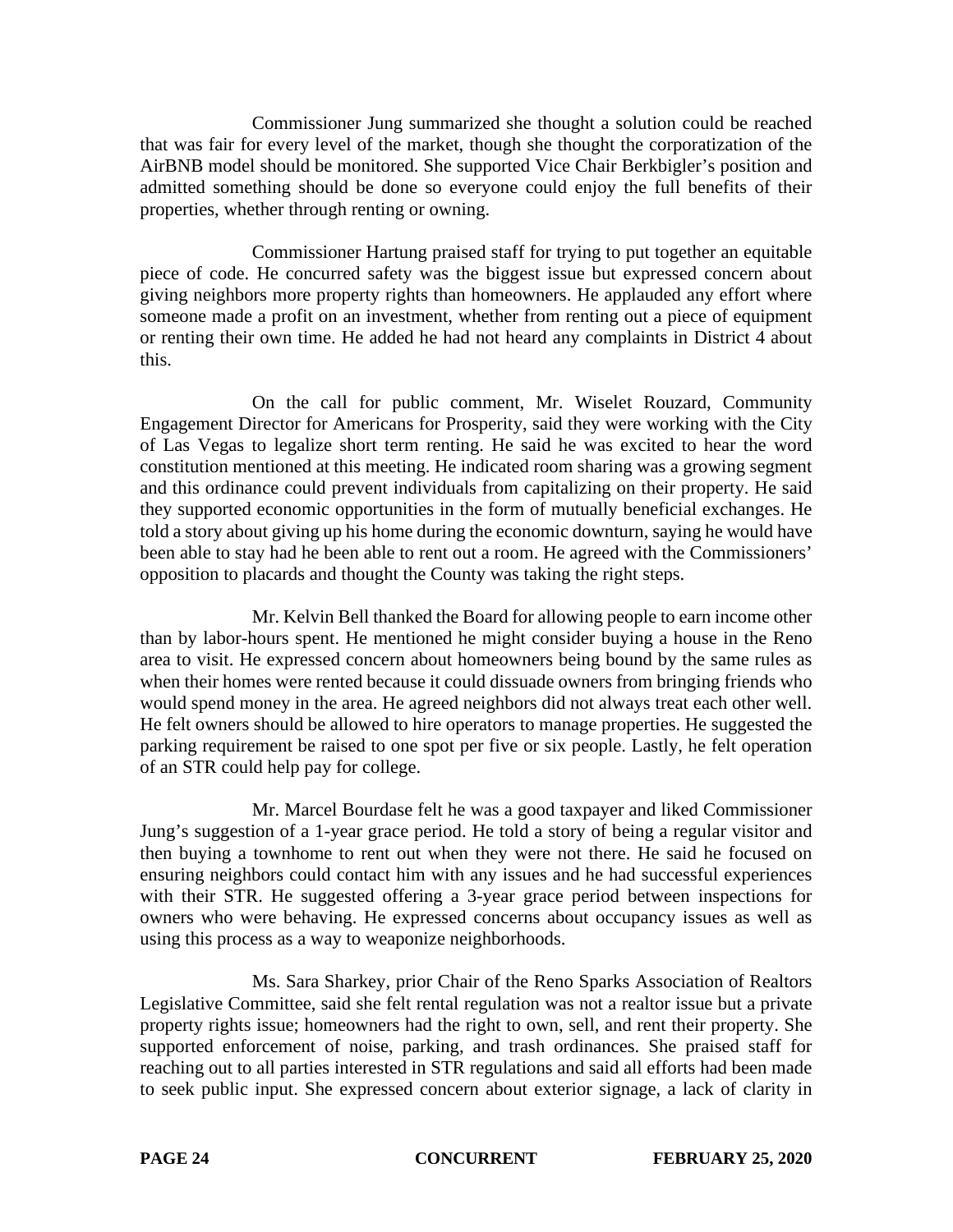language concerning response time requirements, and unscheduled inspections, and she endorsed exempting children from occupancy limits.

Ms. Judith Miller reiterated a concern voiced by others about the sheer number of STRs and the need for limits. She disagreed with some people's belief that limiting STRs infringed on property rights. She relayed a story about a city council limiting the number of real estate offices just after she got her license but said she respected the right of a community to decide the number of certain businesses allowed. She felt none of the proposed changes solved the issues of declining school enrollments, damage to the environment, the lack of workforce housing, or inadequate evacuation routes. She felt there were other options regarding limits and hoped the County would research those. She recommended delaying approval until there were provisions limiting STRs. She provided a document which was placed on file with the Clerk.

Ms. Nancy Barton was called but declined to speak.

Ms. Ronda Tycer provided a document for the Board, a copy of which was placed on file with the Clerk. She alleged the STR ordinance was based on three false premises: that bans did not work, that STR bans violated homeowners' property rights, and that STRs were residential uses and not business uses. She provided examples of cities which banned STRs and argued that cities and counties had the right to determine land use through zoning laws. Additionally, she said most city councils required STR owners to be people who resided in the dwellings. She reviewed some of the limitations set by other areas in the country.

Mr. Trevor Smith, President of the Incline Village Board of Realtors, said that board supported private property rights and the ability to rent. They felt ordinances which addressed nuisance issues were already in place. He felt the Commissioners recognized many of the key issues. He pointed out some homeowners associations had rules about placing signage. He recommended avoiding parking regulations since they were already enforced by the Tahoe Regional Planning Agency (TRPA). He agreed a 30 minute physical response time would be unrealistic. He looked forward to implementing a sensible, enforceable plan.

Ms. Catherine Oppio noted she owned her home in Tahoe for 45 years and had rented it throughout that time. During the recession, she said, she bought a home in Reno and rented her Tahoe home, which enabled her to keep her home and afford the taxes and upkeep. She admitted she and her family would probably be out of compliance when they stayed there, providing the example of her grandson having friends over. She said she did not want anyone to infringe on her rights.

Ms. Traci Pitts stated she was impressed with the Commissioners' comments. She explained she was a homeowner in Crystal Bay and she was uncertain if she could keep her home without the ability to rent it out. She stated she paid all her taxes and ensured her house was safe. She agreed with prior comments about weaponization and expressed concern about the unenforceability of noise ordinances because it was difficult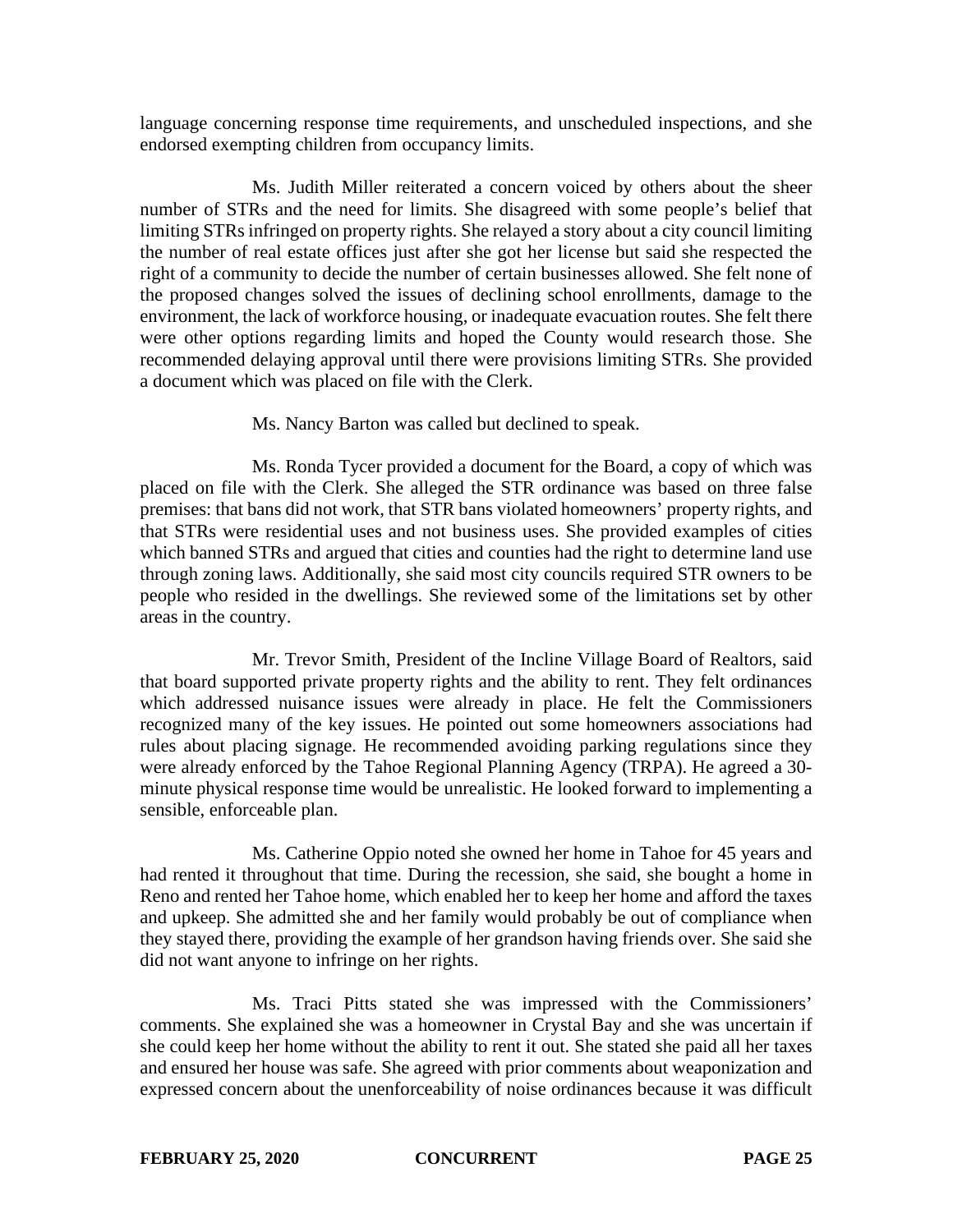to tell where noise originated. She appreciated the comments about response time, signage, and unannounced inspections. She expressed frustration that she could not rent out the small guest house on their property because of the one-rental-per-property rule.

Ms. Janet Orgill reviewed the renting history of her home. She agreed with comments about public right of ways and felt rules that applied to STRs needed to apply to everyone. She thought it was her right to host her family, noting one particular family party would have placed them out of compliance with the proposed rules. She expressed concern about complaints being lodged at 10:02 p.m. and possibly receiving a ticket if her decibel reader was triggered by barking dogs. She surmised she would need to turn home rental into a business if she had to pay \$1,000 in permit fees. She pointed out the capacity of Incline Village would not change based on how many homes were occupied. Lastly, she felt the use of signage would be detrimental to the safety of tenants.

Mr. Mike Young, representing the Incline Community Business Association, said Incline Village had been a resort town since its development in the 1960s. He said it was necessary to have a steady flow of people in town for businesses to survive. He agreed parking was a problem but said STRs were not the cause. He felt the same number of units had been used as STRs for the past 20 to 30 years. He noted homeowners did not want to be told who could stay in their homes. He said he supported local property managers and concurred homes needed smoke detectors, carbon monoxide detectors, and defensible space. He stated tenants should not have fewer rights than anyone else. He pointed out 60 percent of the homes in the area were second or vacation homes.

Chief Deputy County Clerk Jan Galassini noted she received correspondence from Ms. Elise Fett and Ms. Carole Black.

Mr. Marcos Lopez mentioned he was a member of Americans for Prosperity and said he loved what he heard. He pointed out he used AirBNB for all travel and thought the STR ban in Miami, Florida would not survive.

Chair Lucey realized there was an opportunity to introduce the three bills today but said there could be secondary and tertiary impacts to the community. He noted Lake Tahoe was always a community of tourism, so much so that the RSCVA branded the area as Reno-Tahoe. He commented there would be no need for workforce housing if people did not work as maintenance workers or cleaners for STR homes. He stated the Board needed to think about more than just the specifics in the ordinances, they needed to consider the challenges that could occur with any ordinances brought forward. He felt these ordinances needed a lot of work and he could not support them as they were written. He pointed out these ordinances would not apply only to people in Incline Village as it would impact the entire county. He acknowledged not everyone wanted to stay at hotels. He also recognized that STRs within the Cities of Reno and Sparks would fall under those jurisdictions, but unincorporated County residents would also be affected.

Vice Chair Berkbigler suggested providing direction to staff about the top issues that needed to be addressed. She emphasized Nevada was not California and the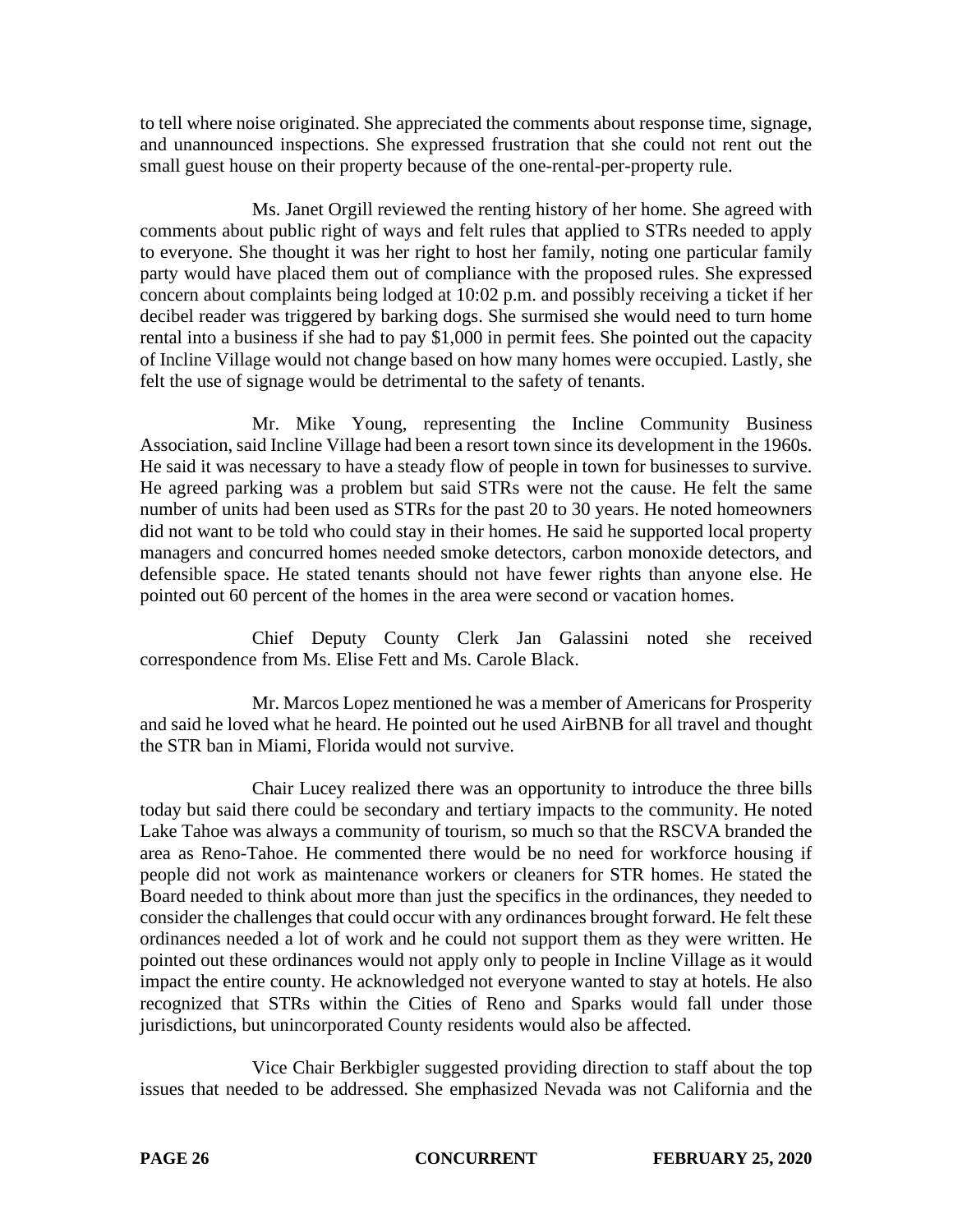laws were vastly different. Additionally, local governments did not have the authority to make certain decisions without previously being permitted to do so by the Legislature, and some of the suggestions made at the meeting would require them to cross that threshold. She felt they needed to consider how this would impact Nevadans based on Nevada law. She provided an example of an owner not being considered a business if they only owned a certain number of homes. She said the BCC was not in the position to change zoning regulations to define those as businesses without a change in the law.

Vice Chair Berkbigler understood any regulations would need to be amended. She expressed support for the idea of giving a 1-year grace period to people complying with the law and paying taxes. She stated it was clear several Commissioners were opposed to the idea of external signage, which she thought could be addressed by requiring an enhancement of the documents available inside the house. She thought the language regarding children needed to be clarified and she wanted to know the process for addressing people who played music loudly on outdoor speakers.

Vice Chair Berkbigler echoed the concern about pitting neighbors against each other, admitting Incline Village residents often got frustrated with each other. She was uncertain whether the parking issue needed to be addressed. She wanted the language about unscheduled inspections to be removed and the language about 30-minute response time requirements to be clarified to include phone calls and texts. Penalties would then be imposed when owners did not respond timely. She agreed the ordinances could not be introduced at this meeting, but she requested they come back quickly.

Commissioner Hartung opined property owners could be the ones most affected by the ordinance. He mentioned STRs in Miami had been ruled as illegal by a circuit court judge, but the decision was being appealed. Referencing Commissioner Jung's point, he said many other jurisdictions were currently writing codes about STRs. He underscored the need for clear and concise direction.

Commissioner Hartung agreed about signage but was undecided about a 3 year inspection period since inspections would ensure the safety of the structure. He thought there was a delicate balance between not enough regulation, which could result in lawsuits against the municipality, and too much. He wanted clarification about the definition of response, who people were responding to, and how that would be administrated. He expressed reluctance to enact an ordinance before neighboring jurisdictions enacted and tested theirs in court. It could cost the County a lot of money if they got tested in court.

Commissioner Jung pointed out it was wise not to introduce the ordinance and then ask for more work. She stressed this was not an indictment of Ms. Mullin's work, but nobody wanted to waste time with a second reading on this. She sympathized with people who did not want STRs nearby, especially if laws were being broken. She said it was possible this ordinance might not be ready this season because the Board wanted to be judicious and not reactive. She noted she would rather spend money on snowplow service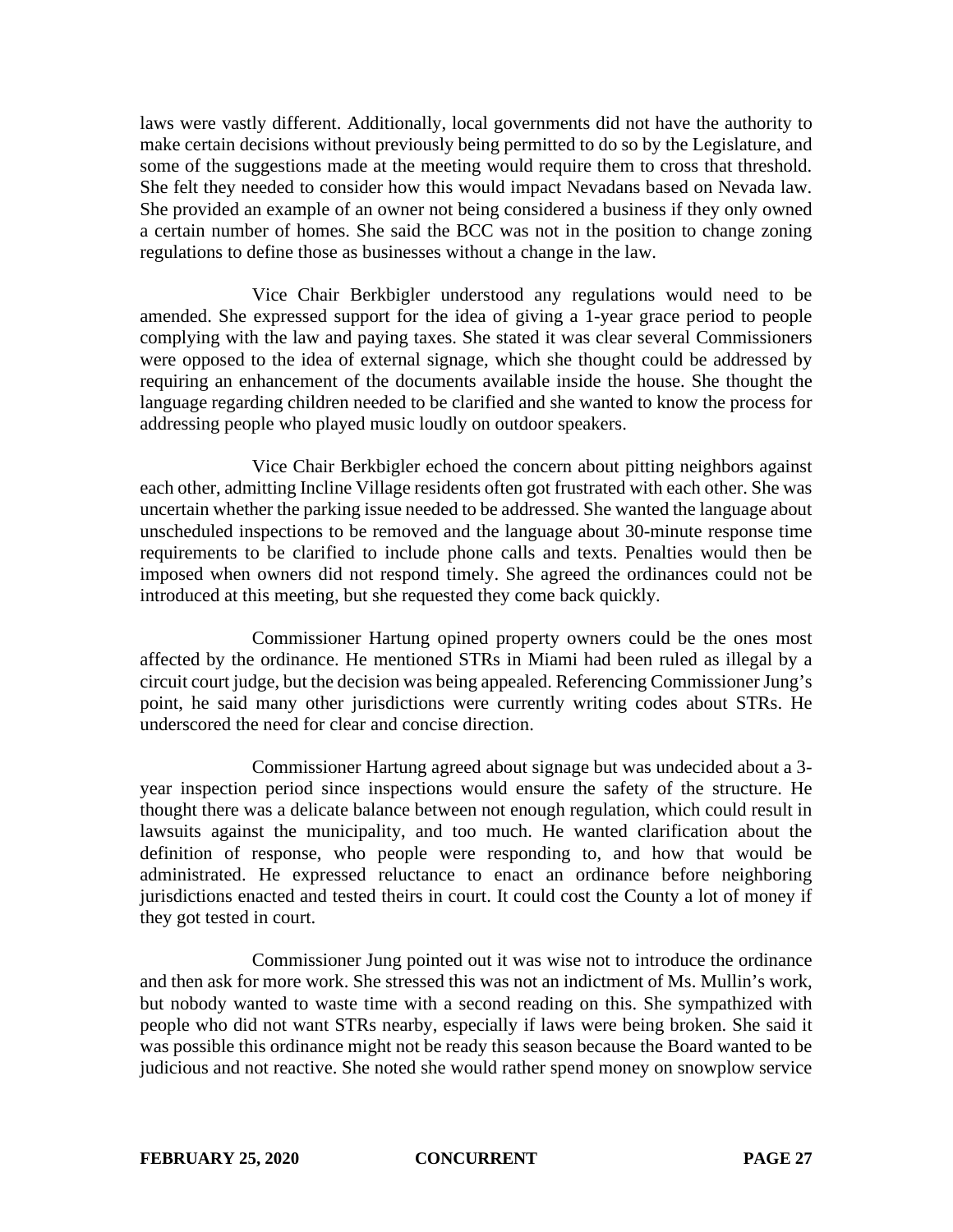and bear boxes. She remarked the entire country was dealing with this and she wanted to go after all bad actors.

Chair Lucey indicated the BCC had worked on the STR issue for over a year. He noted homes in Arrowcreek and Montreaux were rented out for weddings and several had multiple dwellings or areas that could be partitioned off. He thought the language permitting only one rental per property should be removed because it would impact properties in his district. Citing the distance between homes in the Arrowcreek area, he felt occupancy limits had no relevance as neighbors might not be able to hear a large party; he opposed prohibiting parties. He acknowledged Incline Village was its own unique area and it was challenging for policymakers to write policy for one area and not another. He wanted to back off much of the policy and he wanted to work directly with staff to address concerns that impacted District 2 in particular. He agreed Washoe County should not be the first to enact regulations.

Vice Chair Berkbigler remarked Douglas and Placer Counties already had regulations in place. Douglas County thought their regulations were working well but Place County only just enacted them. She mentioned litigation was still pending for the city of South Lake Tahoe. El Dorado County was currently working on the issue. Washoe County could not be the first one to enact regulations, she noted, because others already had. She asked whether Assistant County Manager Dave Solaro had enough guidance.

# **5:06 p.m. Commissioner Jung left the meeting.**

Mr. Solaro stated the information provided to the Board was the result of staff following the best planning practices to gather feedback from the community and other stakeholders. He wished to review the list of issues he had to get clarification from the BCC about any changes they wanted.

There was significant discussion and the general direction from the Board was as follows: any owner who did what they were supposed to do and did not receive complaints would get a 1-year pass on having to comply with the new regulations; no exterior signage would be required for vacation rentals; outdoor speakers would be allowed in an effort to treat all residences the same; unannounced inspections would not be part of the ordinance; both renters and neighbors would have the ability to call Host Compliance to obtain information about where to lodge complaints; after an initial inspection for each unit, owners would be required to ensure all safety requirements were fulfilled each year while physical inspections would happen every three years; parcels with multiple detached units would be able to rent each out as separate STRs in areas where that policy did not conflict with TRPA regulations; children five years and younger would be exempt from occupancy limits; and, with the help of Chair Lucey and Vice Chair Berkbigler, the next draft of this ordinance should return to the Board as soon as possible.

Chair Lucey pointed out there would be three more opportunities for people to voice their concerns: the initial Resolution, the first reading, and the second reading. No more outreach to the public or any stakeholders would be necessary. He thanked staff for